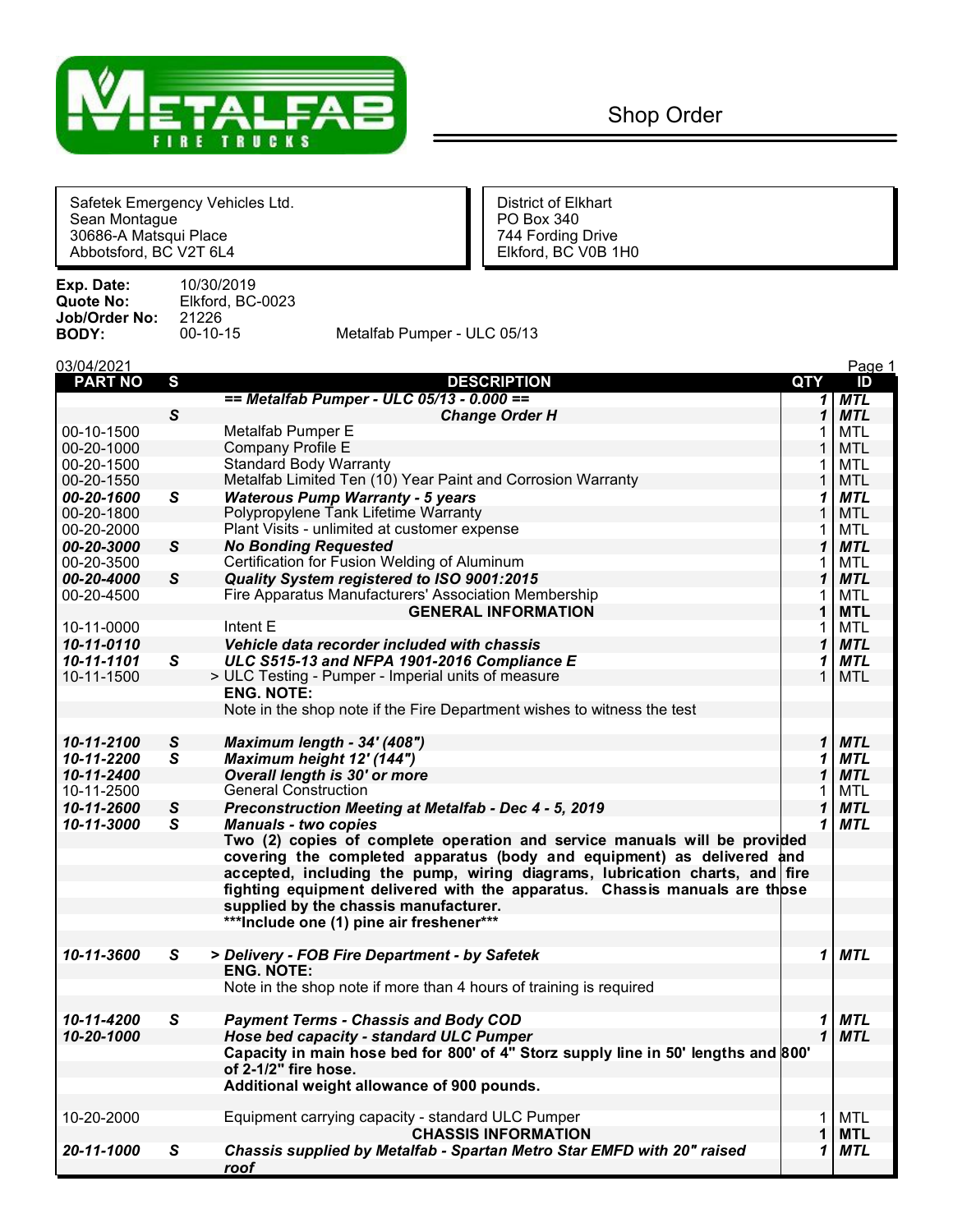| 03/04/2021     |                |                                                                                              |            | Page 2     |
|----------------|----------------|----------------------------------------------------------------------------------------------|------------|------------|
| <b>PART NO</b> | S              | <b>DESCRIPTION</b>                                                                           | <b>QTY</b> | ID         |
|                |                | Bustle back type cab                                                                         |            |            |
|                |                | 47,000 lb GVWR 20,000 lb front axle<br>27,000 lb rear axle                                   |            |            |
|                |                | Cummins L9 450 HP @ 2100 rpm<br>2200 governed PRM                                            |            |            |
|                |                | 1250 ft-lb torque @ 1400 rpm                                                                 |            |            |
|                |                | Engine compression brake included - will activate stop/brake lights when activated.          |            |            |
|                |                | 202" wheelbase<br>142" cab to axle                                                           |            |            |
|                |                | Allison 3000 EVS automatic transmission, 6 speed, 6th gear start up as discussed at          |            |            |
|                |                | pre-construction meeting                                                                     |            |            |
|                |                | 65 MPH top road speed as discussed at pre-construction meeting                               |            |            |
|                |                | 50 US fuel tank                                                                              |            |            |
|                |                | Jackshaft for Waterous pump                                                                  |            |            |
|                |                | Engineering to determine center line of suction to centerline of rear axle - 105"            |            |            |
|                |                | Two (2) Vista touchscreens in cab - one at drivers location, one shipped loose to be         |            |            |
|                |                | installed at pump panel as discussed at pre-construction meeting                             |            |            |
|                |                | Tilt/telescoping steering column - "Smart steering wheel" was deleted                        | at         |            |
|                |                | pre-construction                                                                             |            |            |
|                |                | Cab will be painted white over red - Dupont L0225EB white elite and L2685EB red              |            |            |
|                |                | elite                                                                                        |            |            |
|                |                | White - PPG FBCH 911000 as advised by Spartan<br>Red - PPG FBCH 952692 as advised by Spartan |            |            |
|                |                | Spray outs required for Customer sign off                                                    |            |            |
|                |                | Manual cab tilt                                                                              |            |            |
|                |                | *** Changes and additions to be made to chassis before ordering are as follows;              |            |            |
|                |                | 1701-157 - upgrade to engine from 400 to 450 HP as above                                     |            |            |
|                |                | Change wheelbase to 202" as above                                                            |            |            |
|                |                | 8101-106 - Occupant Protection Front Occupant APS - rear air bags not available with         |            |            |
|                |                | three (3) rear seats in MetroStar                                                            |            |            |
|                |                | 5317-217 - SPA100-Q28 brow light                                                             |            |            |
|                |                | 5726-002 - LH camera - tear drop shaped - located drivers side of cab below the              |            |            |
|                |                | windshield, ahead of front door at approximately the same level as the door handles.         |            |            |
|                |                | 5727-002 - RH camera - tear drop shaped - located passengers side of cab below               |            |            |
|                |                | the windshield, ahead of front door at approximately the same level as the door              |            |            |
|                |                | handles.                                                                                     |            |            |
|                |                | 5728-009 - Rear camera - shipped loose, Metalfab will install on back of body and            |            |            |
|                |                | wire (ref 20-52-4003)                                                                        |            |            |
|                |                | 5731-005 - Cameras wired to Vista displays                                                   |            |            |
|                |                | 3801-002 - On Spot chains                                                                    |            |            |
|                |                | Change code 2901-067 to 2901-068 for the exhaust aftertreatment module to be                 |            |            |
|                |                | inboard.                                                                                     |            |            |
|                |                | Additional Changes from pre-construction meeting apart from items listed above:              |            |            |
|                |                | Interior changed to Easy Clean finish                                                        |            |            |
|                |                | Tracks and shelf in EMS compartment                                                          |            |            |
|                |                | Fuel filter with heater                                                                      |            |            |
|                |                | Front tire changed to 425/65R 22.5 Michelin XZY3                                             |            |            |
|                |                | A/C plenum changed to Short for additional head room                                         |            |            |
|                |                | A/C controlled by VMUX                                                                       |            |            |
|                |                | Deleted auxillary heater in rear of cab and added storage                                    |            |            |
|                |                | Insulation under engine tunnel and chassis floor                                             |            |            |
|                |                | Floor color to be black                                                                      |            |            |
|                |                | Wide front mud flap                                                                          |            |            |
|                |                | Electrical inlet changed to 20-amps                                                          |            |            |
|                |                | Headlight activation changed to 5350-073                                                     |            |            |
|                |                | Deleted fog lamps                                                                            |            |            |
|                |                | B/U alarm includes override option                                                           |            |            |
|                |                | Deleted auxillary antenna                                                                    |            |            |
|                |                | Ground lights under front bumper                                                             |            |            |
|                |                |                                                                                              |            |            |
| 20-11-1500     |                | 2013 Emission chassis modifications                                                          | 1          | <b>MTL</b> |
| 20-11-1700     | ${\mathsf S}$  | <b>Chassis Motor Vehicle Inspection required - by Safetek</b>                                | 1          | MTL        |
| 20-21-0500     |                | <b>Fluid capacity plate</b>                                                                  | 1          | <b>MTL</b> |
| 20-21-0600     |                | <b>Pumping test plate</b>                                                                    | 1          | MTL        |
| 20-21-1030     | S              | Maximum riders sign - 5 persons - with chassis                                               | 1          | <b>MTL</b> |
| 20-21-1510     | ${\mathsf S}$  | Seat belt warning labels - 4 door chassis - with chassis                                     | 1          | <b>MTL</b> |
| 20-21-1520     | ${\mathcal S}$ | Helmet warning label - do not wear helmet - with chassis                                     | 1          | <b>MTL</b> |
| 20-21-1560     | S              | LED Tire Pressure Indicators - Single Axle - with chassis                                    | 1          | MTL        |
|                |                |                                                                                              |            |            |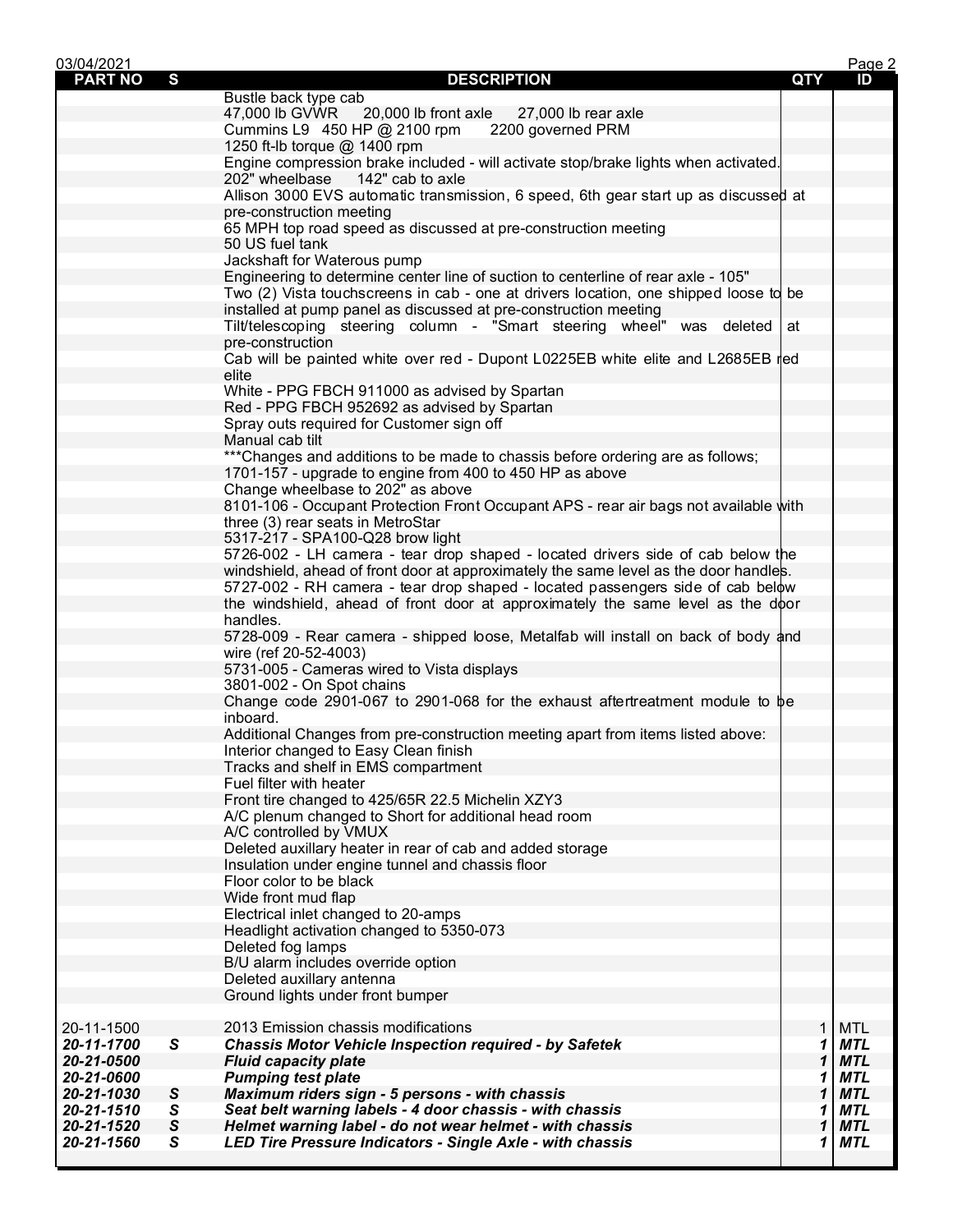| 03/04/2021     |              |                                                                                           |     |              | Page 3     |
|----------------|--------------|-------------------------------------------------------------------------------------------|-----|--------------|------------|
| <b>PART NO</b> | S            | <b>DESCRIPTION</b>                                                                        | QTY |              | ID         |
| 20-21-1600     |              | <b>Apparatus Information Label</b>                                                        |     | 1            | <b>MTL</b> |
|                |              | An information label is provided in the chassis cab, visible to the driver, stating:      |     |              |            |
|                |              | "When manufactured, this vehicle was:                                                     |     |              |            |
|                |              | ** m high                                                                                 |     |              |            |
|                |              | ** m long                                                                                 |     |              |            |
|                |              | ** kg GVW                                                                                 |     |              |            |
|                |              | Changes in height since the apparatus was manufactured shall be noted on this plate       |     |              |            |
|                |              | by the Fire Department"                                                                   |     |              |            |
|                |              |                                                                                           |     |              |            |
| 20-21-2000     |              | Non removable key                                                                         |     | $\mathbf 1$  | <b>MTL</b> |
| 20-21-2500     |              | Shifter lock not required E                                                               |     |              | <b>MTL</b> |
| 20-21-3500     |              | Rear step warning label                                                                   |     |              | <b>MTL</b> |
| 20-21-3810     |              | Front mudflaps provided with chassis E                                                    |     | 1            | <b>MTL</b> |
| 20-21-4001     | S            | Rear mudflaps - Black with no logo                                                        |     | $\mathbf 1$  | <b>MTL</b> |
|                |              | The rear mud flaps will be black without logos as requested at the pre-construction       |     |              |            |
|                |              | meeting.                                                                                  |     |              |            |
|                |              |                                                                                           |     |              |            |
| 20-31-0100     |              | Fuel tank or step covers not required                                                     |     | 1            | <b>MTL</b> |
| 20-31-0200     |              | Fuel fill label - Ultra Low Sulfur Diesel only                                            |     | 1            | <b>MTL</b> |
| 20-31-1900     | $\mathsf{s}$ | Chassis cab painted two tone by Spartan                                                   |     | 1            | <b>MTL</b> |
| 20-41-0900     |              | Auxiliary braking system disabled when pumping                                            |     | 1            | <b>MTL</b> |
| 20-41-1130     | U            | Transmission programming - Allison WT                                                     |     | 1            |            |
| 20-41-1500     | $\mathbf{s}$ | Extend exhaust pipe - RS front of rear wheels w/Nederman provision                        |     | 1            | <b>MTL</b> |
|                |              | See chassis specs for aftertreatment module location                                      |     |              |            |
|                |              | Engineering to specify exhaust pipe material as required by the chassis                   |     |              |            |
|                |              | manufacturer.                                                                             |     |              |            |
|                |              | Engineering to sign off on the exhaust configuration to make sure it meets the            |     |              |            |
|                |              | chassis manufacturer's emission specifications.                                           |     |              |            |
|                |              | Customer provided necessary clearance dimensions to allow attachment of                   |     |              |            |
|                |              | their Nederman extraction system - Center of exhust to magnet to be 24.5" as              |     |              |            |
|                |              | requested at pre-construction meeting.                                                    |     |              |            |
|                |              | Metalfab is not supplying any wiring or controls for the Nederman extraction              |     |              |            |
|                |              | system                                                                                    |     |              |            |
|                |              |                                                                                           |     |              |            |
| 20-41-1900     |              | Battery boost terminals with chassis E                                                    |     | 1            | <b>MTL</b> |
| 20-41-2000     |              | Chassis batteries remain in OEM location                                                  |     |              | <b>MTL</b> |
| 20-41-2560     | $\mathsf{s}$ | Fuel fill at LS rear fender well with SCBA style door                                     |     | 1            | <b>MTL</b> |
|                |              | The fuel fill will have an SCBA door cover with a YELLOW tag to identify Ultra Low        |     |              |            |
|                |              | Sulfure Diesel Only (yellow tag to match color of diesel nozzles at BC service stations). |     |              |            |
|                |              | As requested at pre-construction meeting.                                                 |     |              |            |
|                |              |                                                                                           |     |              |            |
| 20-41-2600     |              | Chassis fuel tank remains in OEM location                                                 |     |              | <b>MTL</b> |
| 20-41-5000     |              | Rear Tow Hooks - under body                                                               |     |              | <b>MTL</b> |
|                |              | *** Flat bar tow hooks under rear step (2)                                                |     |              |            |
|                |              |                                                                                           |     |              |            |
| 20-41-5200     | S            | Rear trailer receiver and trailer wiring - Class III/IV, 7 pin connector                  |     | $\mathbf{1}$ | <b>MTL</b> |
|                |              | No special trailer wiring required as discussed at the pre-construction meeting -         |     |              |            |
|                |              | wired to industry standard.                                                               |     |              |            |
|                |              |                                                                                           |     |              |            |
| 20-41-5210     | $\mathsf{s}$ | <b>Front receiver</b>                                                                     |     | $\mathbf{1}$ | <b>MTL</b> |
|                |              | There will be a front receiver installed under the front bumper as per the purchase       |     |              |            |
|                |              | order. The spartan model 3905-009 may not allow the preferred tow hooks as                |     |              |            |
|                |              | requested at the pre-construction meeting.                                                |     |              |            |
|                |              |                                                                                           |     |              |            |
| 20-41-5215     | S            | Side receiver (ea),                                                                       |     | 2            | <b>MTL</b> |
|                |              | Discussed at Pre-con that these are to be located behind the rear wheels under            |     |              |            |
|                |              | the rub rail to allow the exhaust to be as close to the fender as much as possible        |     |              |            |
|                |              | for the Nederman puck.                                                                    |     |              |            |
|                |              |                                                                                           |     |              |            |
| 20-51-0700     |              | <b>Master Battery Disconnect included with chassis</b>                                    |     | 1            | <b>MTL</b> |
| 20-51-2500     |              | <b>Back up alarm included with chassis</b>                                                |     | 1            | MTL        |
| 20-51-3100     | $\mathsf{s}$ | Air inlet not requested                                                                   |     | 1            | <b>MTL</b> |
| 20-51-3400     |              | Protection valve installed for air operated accessories                                   |     |              | <b>MTL</b> |
| 20-51-3500     | S            | <b>Air outlet</b>                                                                         |     | 2            | <b>MTL</b> |
|                |              | Removed air outlet from Spartan (3310-001) and Metalfab to supply and install an air      |     |              |            |
|                |              | outlet on each side pump panel, The air outlet is to be 1/4" FNPT ARO style - type B as   |     |              |            |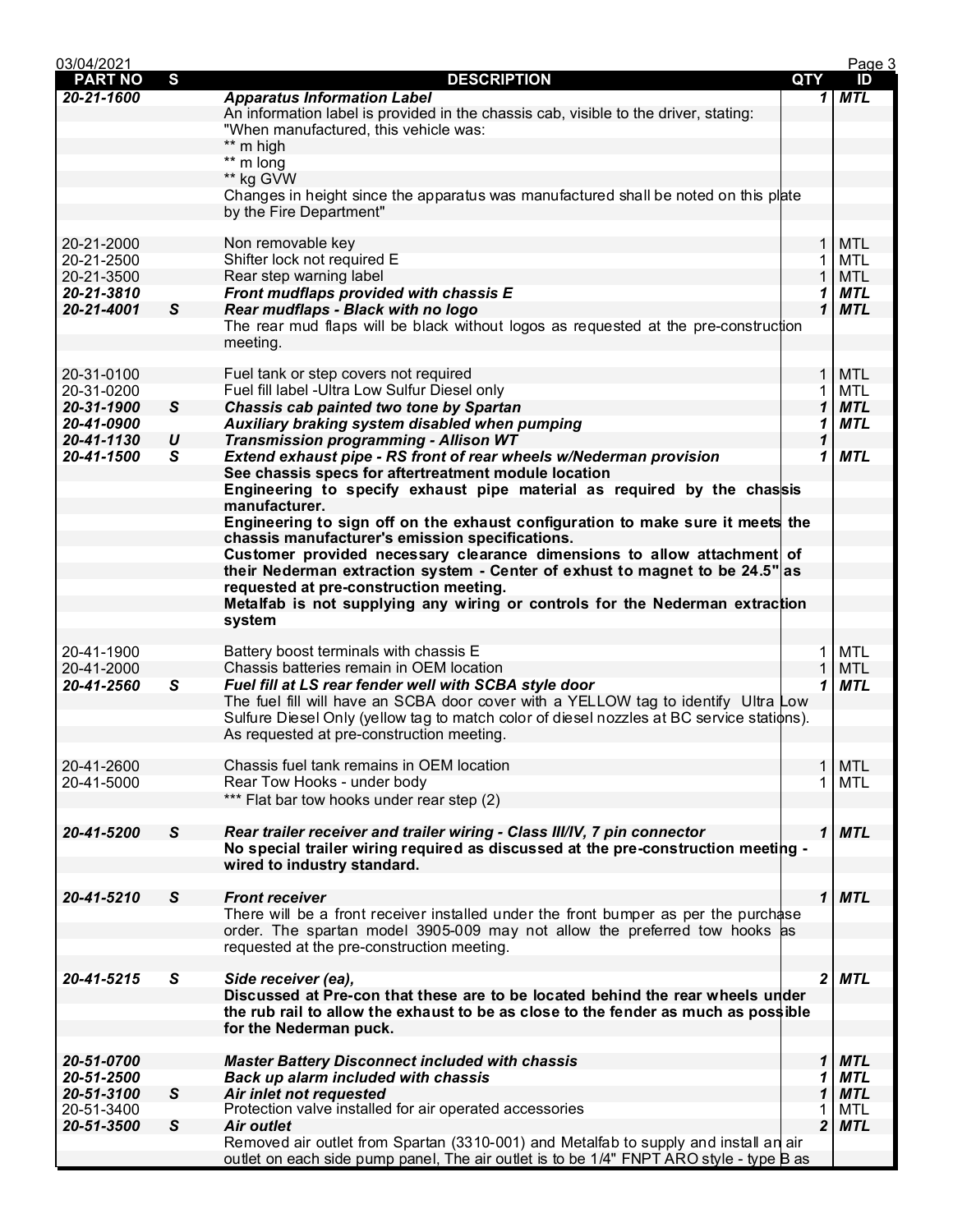| 03/04/2021     |                  |                                                                                                                                                                                                                           |             | Page 4     |
|----------------|------------------|---------------------------------------------------------------------------------------------------------------------------------------------------------------------------------------------------------------------------|-------------|------------|
| <b>PART NO</b> | S                | <b>DESCRIPTION</b>                                                                                                                                                                                                        | <b>QTY</b>  | ID         |
|                |                  | requested by fire department after the pre-construction meeting.                                                                                                                                                          |             |            |
| 20-51-6200     | S                | > 120 volt 20 A shore line connection in R4 compartment                                                                                                                                                                   | 1           | <b>MTL</b> |
|                |                  | <b>ENG. NOTE:</b><br>Requires 20-51-75 120 volt auto eject or 20-51-80 120 volt inlet                                                                                                                                     |             |            |
|                |                  |                                                                                                                                                                                                                           |             |            |
|                |                  | Standard 5-20R duplex receptacle in R4 compartment - Metalfab will run the Spartan<br>5208-006 cable to the R4 compartment and terminate with a household plug as<br>requested at the pre-construction meeting.           |             |            |
|                |                  |                                                                                                                                                                                                                           |             |            |
| 20-51-7102     |                  | <b>Electric System Manager included with chassis E</b>                                                                                                                                                                    | 1           | <b>MTL</b> |
| 20-51-9001     | $\mathsf{s}$     | Air horns as supplied with Spartan chassis                                                                                                                                                                                | 1           | <b>MTL</b> |
| 20-52-0010     | U                | Air horn control on pump panel                                                                                                                                                                                            |             |            |
|                |                  | The control will be labelled "AIR HORN", it wil be a momentary red toggle switch<br>that will be active when the park brake is applied and the emergency lights are<br>on - as discussed at the pre-construction meeting. |             |            |
| 20-52-3500     |                  | > Chassis steering wheel lined up by Metalfab E                                                                                                                                                                           | $\mathbf 1$ | <b>MTL</b> |
|                |                  | <b>ENG. NOTE:</b>                                                                                                                                                                                                         |             |            |
|                |                  | Freightliner, Sterling, and Spartan only                                                                                                                                                                                  |             |            |
|                |                  |                                                                                                                                                                                                                           |             |            |
| 20-52-4003     | $\boldsymbol{U}$ | Installation of rearview camera supplied by Spartan                                                                                                                                                                       | $\mathbf 1$ |            |
|                |                  | Installed on the rear center upper portion of the apparatus below the transverse                                                                                                                                          |             |            |
|                |                  | step                                                                                                                                                                                                                      |             |            |
|                |                  |                                                                                                                                                                                                                           |             |            |
| 20-60-0400     |                  | Chassis wheelbase does not change                                                                                                                                                                                         | 1           | <b>MTL</b> |
| 20-90-1810     | U                | Extend air tank drain/moisture ejector cables to rubrail and tag/label                                                                                                                                                    | 1           |            |
| 20-99-05AA     | $\boldsymbol{U}$ | <b>Electrical wiring inside cab for Customers Knox Box</b>                                                                                                                                                                |             |            |
|                |                  | Customer to specify preferred location of Knox Box wiring - location TBD when                                                                                                                                             |             |            |
|                |                  | chassis arrives but prefered location will be the EMS cabinet in the chassis                                                                                                                                              |             |            |
|                |                  | Customer specified that 12 VDC is required                                                                                                                                                                                |             |            |
|                |                  | Customer specified approximate dimensions of their Knox Box Secure 5 model                                                                                                                                                |             |            |
|                |                  | to ensure adequate space is provided                                                                                                                                                                                      |             |            |
|                |                  | Width - 4"                                                                                                                                                                                                                |             |            |
|                |                  | Height - 6"                                                                                                                                                                                                               |             |            |
|                |                  | Depth - 4"                                                                                                                                                                                                                |             |            |
|                |                  | <b>PUMP AND PLUMBING</b>                                                                                                                                                                                                  | 1           | <b>MTL</b> |
| 30-12-4000     | S                | <b>Mechanical seals for Waterous pumps</b>                                                                                                                                                                                | 1           | <b>MTL</b> |
| 30-12-6500     | S                | <b>Waterous CSU single stage 1500 IGPM</b>                                                                                                                                                                                | 1           | <b>MTL</b> |
|                |                  | Plumbing to include provisions for flanges for flow minder digital readouts (ref                                                                                                                                          |             |            |
|                |                  | 70-99-05AA)                                                                                                                                                                                                               |             |            |
|                |                  | Order the MIV's and the anodes with the pump                                                                                                                                                                              |             |            |
|                |                  | Advise Waterous that the pump will operate at 1500 m or 4300' as advised at                                                                                                                                               |             |            |
|                |                  | pre-construction meeting                                                                                                                                                                                                  |             |            |
|                |                  |                                                                                                                                                                                                                           |             |            |
| 30-15-0202     |                  | <b>Plumbing - Waterous manifold pump TM SS E</b>                                                                                                                                                                          | 1           | <b>MTL</b> |
| 30-20-1000     |                  | Valves and controls - top mount panel                                                                                                                                                                                     | 1           | <b>MTL</b> |
| 30-20-1001     |                  | Valve brand not specified E                                                                                                                                                                                               | 1           | MTL        |
| 30-20-1600     |                  | Piping stainless steel - general                                                                                                                                                                                          | 1           | <b>MTL</b> |
| 30-20-1700     | S                | 1-1/2" thread specifications - NPSH                                                                                                                                                                                       | 1           | <b>MTL</b> |
| 30-20-1800     | $\mathsf{s}$     | 2-1/2" thread specifications - BAT                                                                                                                                                                                        | 1           | <b>MTL</b> |
| 30-20-2000     |                  | <b>Piping hydrostatic test</b>                                                                                                                                                                                            | 1           | <b>MTL</b> |
| 30-20-2500     |                  | Anodes in suction and discharge piping                                                                                                                                                                                    | 1           | <b>MTL</b> |
|                |                  | Install one anode on discharge side of pump, one anode on suction side of pump                                                                                                                                            |             |            |
|                |                  | - do not use teflon tape or thread sealant.                                                                                                                                                                               |             |            |
|                |                  | Paint flange silver and mask brass anode before painting for visibility.<br>*** Order with pump***                                                                                                                        |             |            |
|                |                  |                                                                                                                                                                                                                           |             |            |
| 30-21-5590     |                  | Tank to Pump TM SS 3" w/ check valve manifold pump                                                                                                                                                                        | 1           | <b>MTL</b> |
| 30-22-0530     |                  | <b>Tank Fill valve 2" TM SS</b>                                                                                                                                                                                           | 1           | <b>MTL</b> |
| 30-31-4010     | S                | Suction - 6" each side manifold pump                                                                                                                                                                                      | 1           | <b>MTL</b> |
| 30-31-7210     |                  | > Waterous master intake suction valve - electric control                                                                                                                                                                 | 2           | <b>MTL</b> |
|                |                  | <b>ENG. NOTE:</b>                                                                                                                                                                                                         |             |            |
|                |                  | Required for top mount panels                                                                                                                                                                                             |             |            |
|                |                  | Show location in Shop Note                                                                                                                                                                                                |             |            |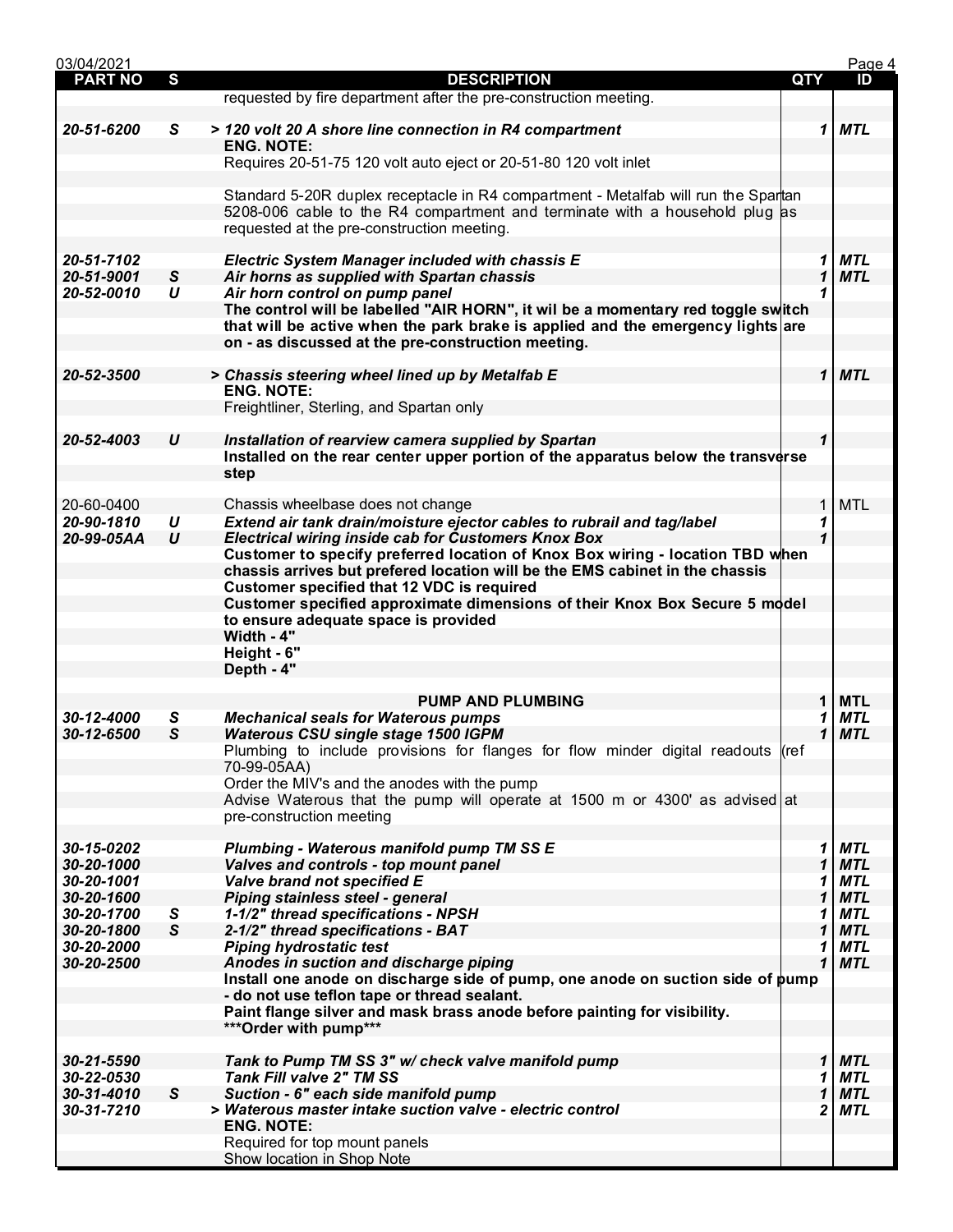| 03/04/2021     |                   |                                                                                              |            |                   | Page 5     |
|----------------|-------------------|----------------------------------------------------------------------------------------------|------------|-------------------|------------|
| <b>PART NO</b> | S                 | <b>DESCRIPTION</b>                                                                           | <b>QTY</b> |                   | ID         |
|                |                   | For the left and right 6" side suction inlets.                                               |            |                   |            |
|                |                   | *** Order with pump***                                                                       |            |                   |            |
|                |                   |                                                                                              |            |                   |            |
| 30-32-8535     | S                 | Suction - 2-1/2" left side SS, TM control, Waterous manifold pump, bleeder                   |            | 1                 | <b>MTL</b> |
| 30-32-9035     | S                 | Suction - 2-1/2" right side SS, TM control, Waterous manifold pump, bleeder                  |            | 1                 | <b>MTL</b> |
| 30-40-2035     | S                 | 4" right discharge TM SS, plumbed 3", Waterous manifold pump                                 |            | 1                 | <b>MTL</b> |
|                |                   | There will be a hi-vol discharge on the right side panel that will include a 3" valve, 4"    |            |                   |            |
|                |                   | Storz fitting with 30-degree droop and drain. As requested at the pre-construction           |            |                   |            |
|                |                   | meeting.                                                                                     |            |                   |            |
| 30-41-2035     |                   |                                                                                              |            |                   |            |
| 30-41-2035     | U<br>$\mathsf{s}$ | <b>Price Adjustment</b><br>2-1/2" RS discharge TM SS, bleeder, Waterous manifold pump        |            | 2<br>$\mathbf{1}$ | <b>MTL</b> |
|                |                   | There will be 2.5" discharge on RS as discussed at the pre-construction meeting              |            |                   |            |
|                |                   |                                                                                              |            |                   |            |
|                |                   |                                                                                              |            |                   |            |
| 30-41-2535     | U                 | <b>Price Adjustment</b>                                                                      |            | $\boldsymbol{2}$  |            |
| 30-41-2535     | $\mathsf{s}$      | 2-1/2" LS discharge TM SS, bleeder, Waterous manifold pump                                   |            | 1                 | <b>MTL</b> |
|                |                   | There will be a 2.5" discharge on the LS as discussed at the pre-construction meeting        |            |                   |            |
|                |                   |                                                                                              |            |                   |            |
| 30-43-1530     | $\mathsf{s}$      | 2-1/2" rear discharge TM SS, plumbed 2-1/2", bleeder                                         |            | 1                 | <b>MTL</b> |
|                |                   | The discharge shall be located at the officer's side of the main hosebed at the              |            |                   |            |
|                |                   | back of the body as discussed at the pre-construction meeting                                |            |                   |            |
|                |                   |                                                                                              |            |                   |            |
| 30-44-0730     | $\mathsf{s}$      | 1-1/2" speedlay (each) front of pumphouse TM SS, plumbed 2"                                  |            | $\overline{2}$    | <b>MTL</b> |
|                |                   | Capacity for 200 feet of 1-3/4" DJ hose and nozzle for each lay.                             |            |                   |            |
|                |                   | The hose connections shall be located at each end above the tray - standard                  |            |                   |            |
|                |                   | Metalfab location as approved at the pre-construction meeting                                |            |                   |            |
|                |                   | Removable trays with hand hold cut-outs shall be provided for each speedlay.                 |            |                   |            |
|                |                   | LED lights shall illuminate each speedlay area to aid loading hose at night                  |            |                   |            |
|                |                   |                                                                                              |            |                   |            |
| 30-44-0799     | U                 | <b>Extra speedlay tray</b>                                                                   |            | 2                 |            |
|                |                   | There will be two (2) additional speedlay trays supplied and shipped loose with the          |            |                   |            |
|                |                   | completed unit as requested at the pre-construction meeting                                  |            |                   |            |
|                |                   |                                                                                              |            |                   |            |
| 30-44-1030     | S                 | > 2-1/2" front trash line TM SS, hosewell for 100' of 1-3/4" hose                            |            | 1                 | <b>MTL</b> |
|                |                   | <b>ENG. NOTE:</b>                                                                            |            |                   |            |
|                |                   | Requires extended front bumper, gravelshield                                                 |            |                   |            |
|                |                   |                                                                                              |            |                   |            |
|                |                   | One (1) 2 1/2" front bumper discharge shall be provided with valve and controller            |            |                   |            |
|                |                   | located at the pump operators panel. The discharge shall terminate with a                    |            |                   |            |
|                |                   | chrome plated brass 90 degree swivel elbow with BAT male threads above the                   |            |                   |            |
|                |                   | gravel shield.                                                                               |            |                   |            |
|                |                   | Capacity of hose well for 100 feet of 1 $\frac{3}{4}$ " hose and nozzle shall be provided in |            |                   |            |
|                |                   | the front bumper. Portion of the piping to the front bumper is provided by                   |            |                   |            |
|                |                   | Spartan. A hinged aluminum treadplate cover with notch for hose and gas \$trut               |            |                   |            |
|                |                   | shall be provided (by Spartan) complete with LED lighting (by Metalfab).                     |            |                   |            |
|                |                   | The department will supply and install a 2.5" to 1.5" reducer on the connection              |            |                   |            |
|                |                   | after the delivery. As discussed at the pre-construction meeting                             |            |                   |            |
|                |                   |                                                                                              |            |                   |            |
| 30-44-3530     | $\boldsymbol{U}$  | <b>Price Adjustment</b>                                                                      |            | 1                 |            |
| 30-44-6530     | S                 | Piping for monitor TM SS, plumbed 3", bleeder                                                |            | 1                 | <b>MTL</b> |
|                |                   | Mounted at the rear left side of the body for the 80-99-30AA TFT Crossfire monitor           |            |                   |            |
|                |                   | and riser. As discussed at the pre-construction meeting                                      |            |                   |            |
|                |                   |                                                                                              |            |                   |            |
| 30-51-0510     | U                 | <b>Pump shift-Midship air - Waterous</b>                                                     |            | 1                 |            |
|                |                   | ***Includes "Pump Engaged" and "OK to Pump" indicator lights in cab                          |            |                   |            |
|                |                   | ***Includes "Throttle Ready" indicator light on Pump operating panel                         |            |                   |            |
|                |                   | Installed in cab by Metalfab.                                                                |            |                   |            |
|                |                   | Discussed at the Pre-construction meeting that the preferred location will be on             |            |                   |            |
|                |                   | the center dash panel above the transmission shift.                                          |            |                   |            |
|                |                   |                                                                                              |            |                   |            |
| 30-51-0600     | S                 | Manual over ride for pump shift on left pump panel by Metalfab                               |            | 1                 | <b>MTL</b> |
|                |                   | Located on left side pump panel                                                              |            |                   |            |
|                |                   |                                                                                              |            |                   |            |
| 30-51-6800     |                   | FRC InControl Governor/Throttle engine display with throttle knob                            |            | 1                 | MTL        |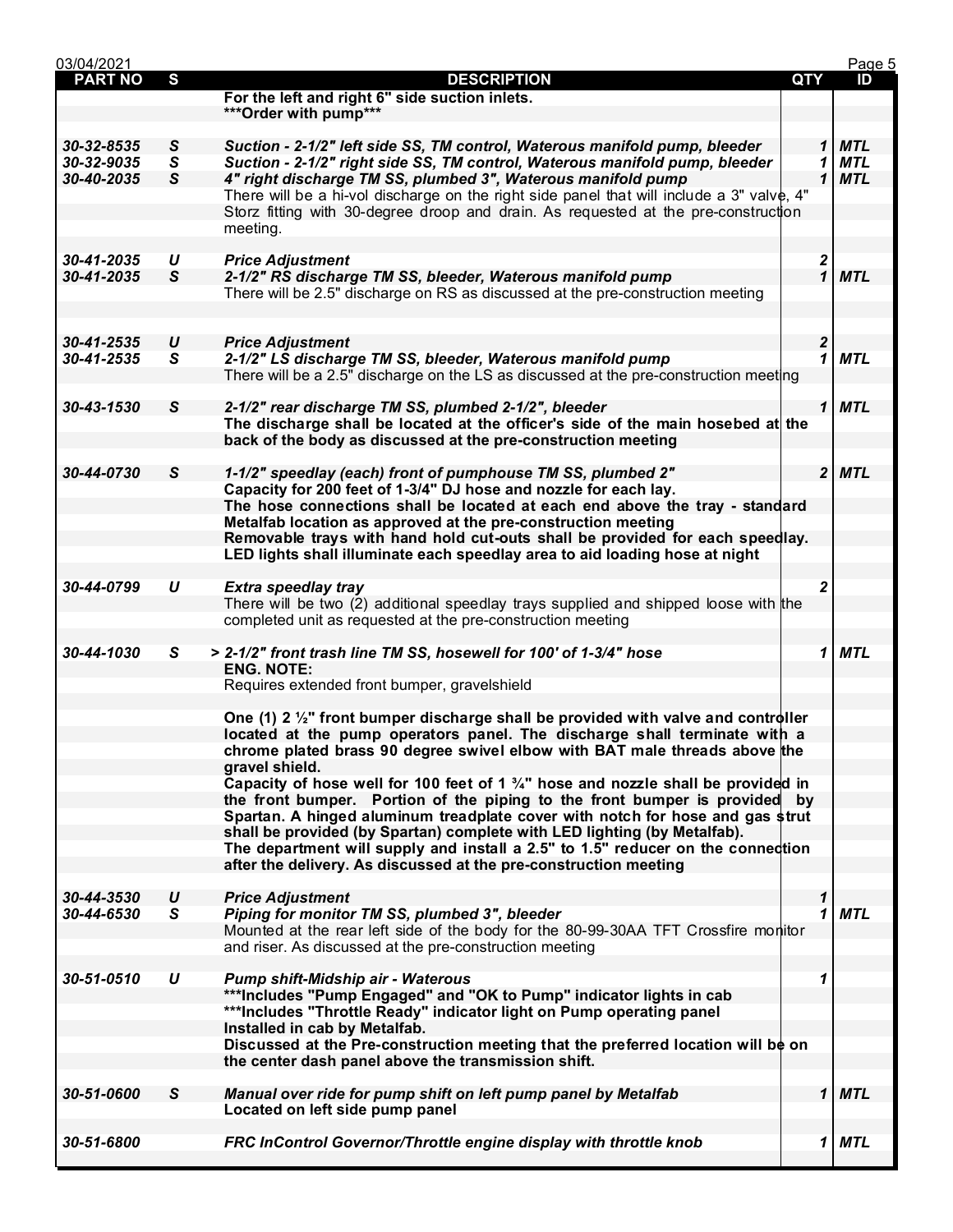| 03/04/2021     |              |                                                                                           |     |              | Page 6     |
|----------------|--------------|-------------------------------------------------------------------------------------------|-----|--------------|------------|
| <b>PART NO</b> | S            | <b>DESCRIPTION</b>                                                                        | QTY |              | ID         |
| 30-51-7000     |              | Suction side relief V/V, manifold pump                                                    |     |              | $2$ MTL    |
|                |              | One for the left side MIV                                                                 |     |              |            |
|                |              | One for the right side MIV                                                                |     |              |            |
|                |              | ****SSRV's to be pre-set at 150 psi (in place of 125 psi factory preset)****              |     |              |            |
|                |              |                                                                                           |     |              |            |
| 30-51-7711     | S            | <b>Trident Air Primer 3 barrel 1 location</b>                                             |     |              | 1 MTL      |
|                |              |                                                                                           |     |              |            |
|                |              | There will be a Trident Air primer supplied and installed at the unit as discussed at the |     |              |            |
|                |              | pre-construction meeting.                                                                 |     |              |            |
|                |              |                                                                                           |     |              |            |
| 30-51-7720     | S            | Additional air tank for air primer system                                                 |     |              | $1$ MTL    |
|                |              | An additional air tank is provided to improve air primer capacity                         |     |              |            |
|                |              |                                                                                           |     |              |            |
| 30-51-8100     |              | Heat exchanger included with chassis                                                      |     | 1            | <b>MTL</b> |
| 30-51-8500     |              | Pump cooler with control valve, check valve                                               |     | 1            | <b>MTL</b> |
| 30-52-1000     |              | Master drain V/V, 12 port                                                                 |     | 1            | MTL        |
|                |              |                                                                                           |     |              |            |
| 30-52-2000     |              | Drain valve for foam system header                                                        |     | 1            | <b>MTL</b> |
| 30-52-4210     | $\mathsf{s}$ | Foam System - Hypro FoamPro 2002 Single Tank                                              |     | 1            | <b>MTL</b> |
|                |              | ***Stainless steel header***                                                              |     |              |            |
|                |              | ***4" manifold unless otherwise specified***                                              |     |              |            |
|                |              | Foam system is plumbed to both 1-1/2" speedlays, 2-1/2" rear preconnect, and              |     |              |            |
|                |              | the 2-1/2" to front bumper.                                                               |     |              |            |
|                |              | <b>Customer confirmed locations at the Pre-construction meeting</b>                       |     |              |            |
|                |              |                                                                                           |     |              |            |
| 30-52-9100     |              | Foam concentrate label at foam tank fill                                                  |     | $\mathbf 1$  | <b>MTL</b> |
| 30-52-9200     |              | <b>Foam System Instruction Plates</b>                                                     |     |              | <b>MTL</b> |
|                |              |                                                                                           |     | 1            |            |
| 30-52-9400     |              | <b>NFPA Foam System certification test</b>                                                |     | 1            | <b>MTL</b> |
|                |              | <b>WATER AND FOAM TANKS</b>                                                               |     | 1            | <b>MTL</b> |
| 40-11-2100     |              | Polypropylene water tank (Imperial gallons)                                               |     | 1            | <b>MTL</b> |
| 40-11-2200     |              | Water tank capacity certification (tank manufacturer)                                     |     | 1            | <b>MTL</b> |
| 40-11-5000     | S            | <b>Tank capacity 835 Imperial Gallons</b>                                                 |     | $\mathbf{1}$ | <b>MTL</b> |
|                |              | The water fill tower will have a blue cover or writing based on what is available         |     |              |            |
|                |              | from the tank supplier. As requested by the customer at the pre-construction              |     |              |            |
|                |              | meeting.                                                                                  |     |              |            |
|                |              |                                                                                           |     |              |            |
|                |              |                                                                                           |     |              |            |
| 40-12-4500     | S            | Foam cell - 20 Imperial gallon                                                            |     |              | $1$ MTL    |
|                |              | The foam fill tower will have a green cover or writing based on what is available         |     |              |            |
|                |              | from the tank supplier. As requested by the customer at the pre-construction              |     |              |            |
|                |              | meeting.                                                                                  |     |              |            |
|                |              |                                                                                           |     |              |            |
| 40-21-0500     |              | 3" tank to pump connection                                                                |     | 1            | MTL        |
| 40-22-0500     |              | 2" tank fill connection                                                                   |     | 1            | MTL        |
| 40-23-0500     |              | 1" water level gauge connection                                                           |     | 1            | <b>MTL</b> |
| 40-23-1000     |              | 1" foam level gauge connection                                                            |     |              | <b>MTL</b> |
| 40-30-0400     |              | 3" plug in sump box                                                                       |     |              | <b>MTL</b> |
|                |              |                                                                                           |     |              |            |
| 40-30-1000     |              | Water Fill Box front left corner                                                          |     |              | MTL        |
| 40-31-0400     |              | Rear dump valve not requested E                                                           |     | 1            | <b>MTL</b> |
| 40-31-6050     |              | Rear fill not requested E                                                                 |     | 1            | <b>MTL</b> |
|                |              | <b>ELECTRICAL</b>                                                                         |     | 1            | <b>MTL</b> |
| 50-11-0400     | $\mathsf{s}$ | Base electrical system - Spartan multiplex                                                |     | 1            | <b>MTL</b> |
|                |              | The second V-Mux screen shipped loose from Spartan will be installed at the               |     |              |            |
|                |              | pump panel as requested by the department at the pre-construction meeting                 |     |              |            |
|                |              |                                                                                           |     |              |            |
| 50-11-0600     |              | <b>Warning Light Certification</b>                                                        |     | 1            | <b>MTL</b> |
| 50-11-0700     |              | <b>Low Voltage Electrical system test</b>                                                 |     | 1            | <b>MTL</b> |
|                |              |                                                                                           |     |              |            |
| 50-11-0800     |              | <b>Low Voltage Electrical System Documents</b>                                            |     | 1            | <b>MTL</b> |
|                |              | As required by ULC and NFPA standards                                                     |     |              |            |
|                |              |                                                                                           |     |              |            |
| 50-11-2500     | $\mathsf{s}$ | Siren and speakers supplied with Spartan chassis                                          |     |              | $1$ MTL    |
|                |              | PA 4000 siren with two 100 watt speakers                                                  |     |              |            |
|                |              |                                                                                           |     |              |            |
| 50-11-5810     | S            | > Federal LED light bar included with Spartan chassis                                     |     | 1            | <b>MTL</b> |
|                |              | <b>ENG. NOTE:</b>                                                                         |     |              |            |
|                |              | Adds 6.5" to overall height (measuring from roof of chassis)                              |     |              |            |
|                |              |                                                                                           |     |              |            |
|                |              |                                                                                           |     |              |            |
|                |              | 73" Navigator - 8 Red, 4 white flashers.                                                  |     |              |            |
|                |              |                                                                                           |     |              |            |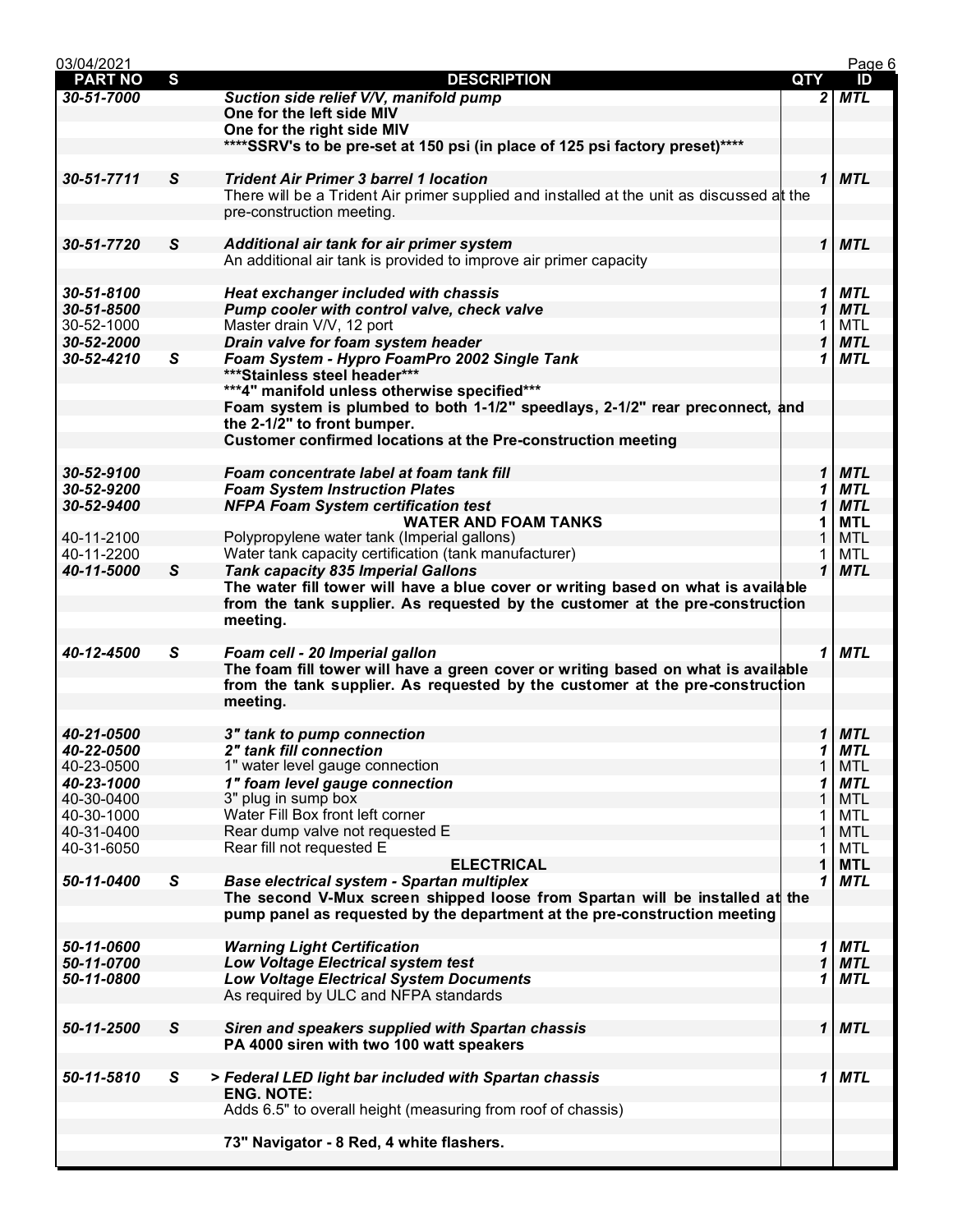| 03/04/2021     |                     |                                                                                                                                                           |              | Page 7     |
|----------------|---------------------|-----------------------------------------------------------------------------------------------------------------------------------------------------------|--------------|------------|
| <b>PART NO</b> | S                   | <b>DESCRIPTION</b>                                                                                                                                        | <b>QTY</b>   | ID         |
| 50-11-7600     | $\overline{\bm{U}}$ | Rear LED Federal Signal Master warning light - SL8                                                                                                        | 1            |            |
|                |                     | Control will be located in chassis cab in center panel where room permits unless                                                                          |              |            |
|                |                     | otherwise specified.                                                                                                                                      |              |            |
|                |                     |                                                                                                                                                           |              |            |
| 50-12-5021     |                     | Front flashers, intersection lights included with chassis - Federal QL64XF-R                                                                              | 1            | <b>MTL</b> |
| 50-12-5120     |                     | Rear LED flashers (pr)-red Federal QL97XF-R - upper level                                                                                                 | 1            | <b>MTL</b> |
|                | S                   |                                                                                                                                                           |              |            |
| 50-12-5310     | S                   | Body side inter Its (pr)-red LED Federal QL64XF-R - lower level in rear                                                                                   | 1            | <b>MTL</b> |
|                |                     | fenders                                                                                                                                                   |              |            |
| 50-12-5320     | S                   | Body side warning lights (pr)-red LED Federal QL97XF-R - upper level                                                                                      | 2            | <b>MTL</b> |
| 50-12-8000     |                     | Additional body side intersection light not required                                                                                                      | 1            | <b>MTL</b> |
|                |                     | Distance between front and rear side intersection light does not exceed 25'                                                                               |              |            |
|                |                     |                                                                                                                                                           |              |            |
| 50-21-5100     |                     | > Compartment lighting - LED tube lights in each compartment (rollup doors)                                                                               | 1            | <b>MTL</b> |
|                |                     | <b>ENG. NOTE:</b>                                                                                                                                         |              |            |
|                |                     | Rollup doors only                                                                                                                                         |              |            |
|                |                     |                                                                                                                                                           |              |            |
| 50-21-5500     | S                   | Door Ajar warning light - with chassis                                                                                                                    | 1            | <b>MTL</b> |
|                |                     | Bilingual warning label in cab to read:                                                                                                                   |              |            |
|                |                     | "Do Not Move Apparatus when Light is on"                                                                                                                  |              |            |
|                |                     |                                                                                                                                                           |              |            |
| 50-21-5560     | U                   | Equipment rack not stowed warning light - with chassis                                                                                                    | 1            |            |
|                |                     | Bilingual warning label in cab to read:                                                                                                                   |              |            |
|                |                     | "Do Not Move Apparatus when Light is on"                                                                                                                  |              |            |
|                |                     |                                                                                                                                                           |              |            |
| 50-21-8001     |                     |                                                                                                                                                           |              |            |
|                |                     | Step lights for body steps - 4" LED                                                                                                                       | 1            | <b>MTL</b> |
|                |                     | Switched when park brake is set.                                                                                                                          |              |            |
|                |                     |                                                                                                                                                           |              |            |
| 50-21-8201     | S                   | Step lights for chassis steps - LED                                                                                                                       | $\mathbf 1$  | <b>MTL</b> |
|                |                     | <b>With chassis</b>                                                                                                                                       |              |            |
|                |                     |                                                                                                                                                           |              |            |
| 50-21-83AA     | U                   | LED lighting for rear step/platform, rear access ladder as required                                                                                       | 1            |            |
|                |                     | Switched when park brake is set.                                                                                                                          |              |            |
|                |                     |                                                                                                                                                           |              |            |
| 50-21-8600     |                     | LED clearance its and reflectors                                                                                                                          | 1            | <b>MTL</b> |
| 50-21-8800     |                     | LED intermediate turn signal/clearance/reflector length >30'                                                                                              | 1            | <b>MTL</b> |
| 50-22-0800     | ${\mathsf S}$       | Federal 4 QuadraFlare LED tail/brake-turn-backup-warning module (pr)                                                                                      | 1            | <b>MTL</b> |
|                |                     | Includes Tecniq T10 tail/stop/turn lights in rub rail (when 60-31-5000 access                                                                             |              |            |
|                |                     | ladder is chosen)                                                                                                                                         |              |            |
|                |                     | The orientation of the lights will be The break light at the top, turn signal below,                                                                      |              |            |
|                |                     | back up light below and the flasher at the bottom as requested by the                                                                                     |              |            |
|                |                     | department at the pre-construction meeting.                                                                                                               |              |            |
|                |                     |                                                                                                                                                           |              |            |
| 50-31-6042     | U                   | FRC Spectra SPA900-Q70 LED Scene lights (pr) - Rear facing                                                                                                | 1            |            |
|                |                     | Located on upper corners at rear, below the flashing lights.                                                                                              |              |            |
|                |                     |                                                                                                                                                           |              |            |
|                |                     | Switched in cab on Vista display and when transmission is placed in reverse.<br>These lights cannot be managed to shed as they are required for rear area |              |            |
|                |                     |                                                                                                                                                           |              |            |
|                |                     | lighting to meet ULC.                                                                                                                                     |              |            |
|                |                     |                                                                                                                                                           |              |            |
| 50-31-60AA     | U                   | FRC SPA260-Q15 LED surface mount 12-volt (pr)                                                                                                             | $\mathbf{2}$ |            |
|                |                     | There will be a pair of FRC SPA260-Q15 LED scene lights mounted on each side                                                                              |              |            |
|                |                     | corner. They will be controlled by a switch for the right side and a switch for the left                                                                  |              |            |
|                |                     | side. As requested by the customer at the pre-construction meeting.                                                                                       |              |            |
|                |                     |                                                                                                                                                           |              |            |
| 50-31-6505     | S                   | <b>Ground lighting included with chassis</b>                                                                                                              | 1            | <b>MTL</b> |
|                |                     | Switched with park brake and when vehicle is placed in reverse. There will be                                                                             |              |            |
|                |                     | lights added under the front bumper as discussed at the pre-construction                                                                                  |              |            |
|                |                     | meeting.                                                                                                                                                  |              |            |
|                |                     |                                                                                                                                                           |              |            |
| 50-31-6580     |                     | Ground lighting (LED Lumabar) - top mount body                                                                                                            | 1            | <b>MTL</b> |
|                |                     | Switched when park brake is set and when vehicle is placed in reverse.                                                                                    |              |            |
|                |                     |                                                                                                                                                           |              |            |
| 50-31-6595     | U                   | LED lumabar ground lights under compartments                                                                                                              | 4            |            |
|                |                     | Switched when park brake is set and when vehicle is placed in reverse.                                                                                    |              |            |
|                |                     |                                                                                                                                                           |              |            |
| 50-31-65AA     | U                   | Hose bed lighting - LED under hose bed cover                                                                                                              | 1            |            |
|                |                     | Switched when park brake is set.                                                                                                                          |              |            |
|                |                     |                                                                                                                                                           |              |            |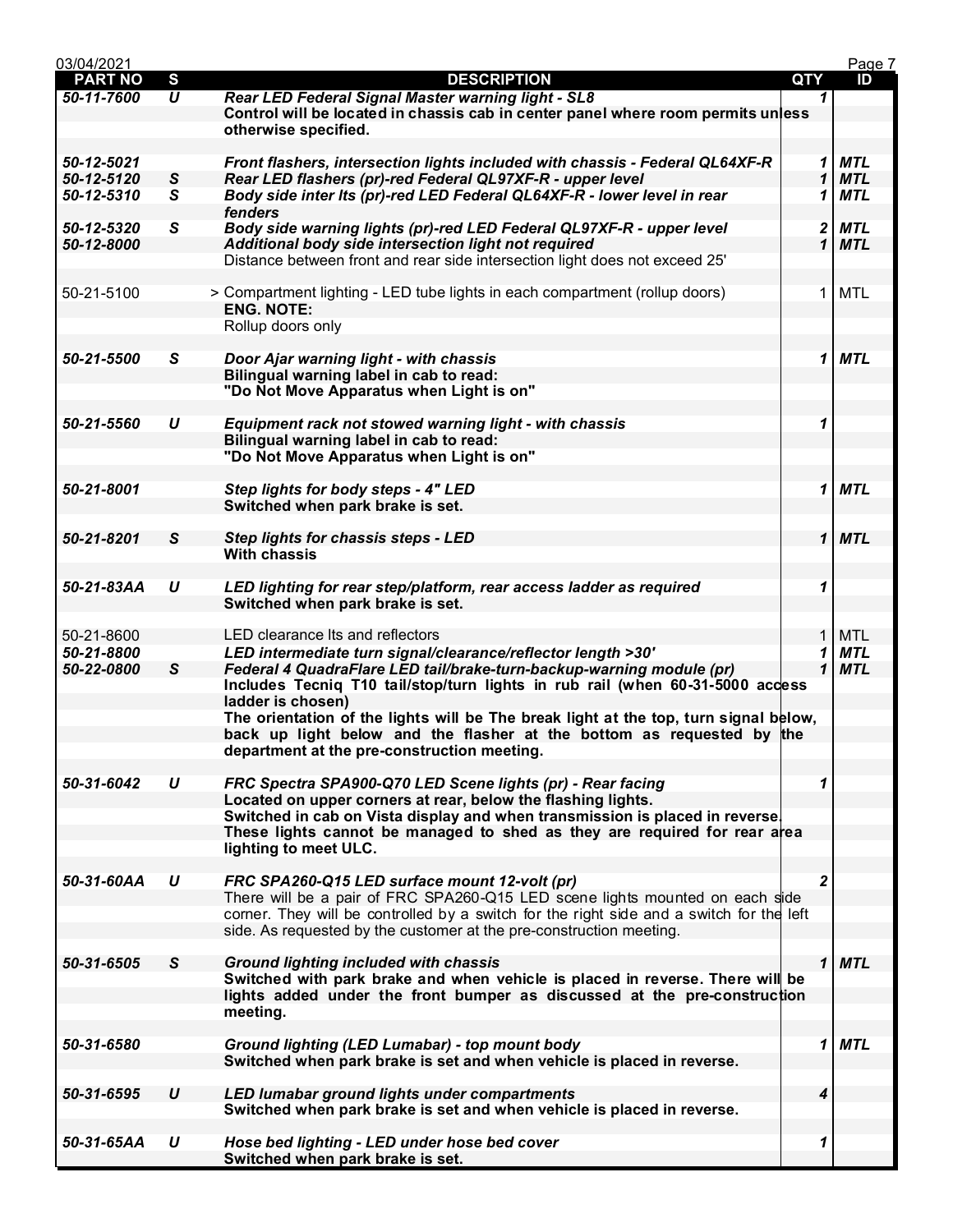| 03/04/2021     |                  |                                                                                                                                        |            |              | Page 8     |
|----------------|------------------|----------------------------------------------------------------------------------------------------------------------------------------|------------|--------------|------------|
| <b>PART NO</b> | S                | <b>DESCRIPTION</b>                                                                                                                     | <b>QTY</b> |              | ID         |
|                |                  | Additional lighting will be installed in storage area over pump house 70-11-\$100                                                      |            |              |            |
|                |                  | as required.<br>The lights should have been updated to under the hose bed cover when Change                                            |            |              |            |
|                |                  | Order A was prepared.                                                                                                                  |            |              |            |
|                |                  |                                                                                                                                        |            |              |            |
| 50-35-0500     | S                | Installation of customer supplied mobile radio                                                                                         |            | 1            | <b>MTL</b> |
|                |                  | Radio information list required                                                                                                        |            |              |            |
|                |                  | A customer supplied Kenwood TK7360H will be installed in the chassis dash.<br>Radio arrived at Metalfab 12.01.2020                     |            |              |            |
|                |                  |                                                                                                                                        |            |              |            |
| 50-35-0510     | U                | Power and ground provision for customer supplied and installed mobile                                                                  |            | 1            |            |
|                |                  | radio                                                                                                                                  |            |              |            |
|                |                  | Power source provided in the center dash area (included with chassis - Spartan                                                         |            |              |            |
|                |                  | code 5006-002)                                                                                                                         |            |              |            |
| 50-41-5260     | U                | Main 12-volt power to 1 receiver                                                                                                       |            | 1            |            |
|                |                  | There will be 12-volt power to one (1) receiver which will include a rubber cover as                                                   |            |              |            |
|                |                  | requested at the pre-construction meeting                                                                                              |            |              |            |
|                |                  |                                                                                                                                        |            |              |            |
| 50-41-5265     | U                | 12-volt power to remaining receivers                                                                                                   |            | 3            |            |
|                |                  | There will be 12-volt power to three (3) receiver which will include a rubber cover as<br>requested at the pre-construction meeting    |            |              |            |
|                |                  |                                                                                                                                        |            |              |            |
| 50-99-11AA     | $\boldsymbol{U}$ | Command Light SL-442D-FS, 80,000 Lumens                                                                                                |            | $\mathbf 1$  |            |
|                |                  | There will be a Command Light KL442D-FS 80,000 Lumens with four (4) fixed light                                                        |            |              |            |
|                |                  | heads (no back light option) supplied and installed on the chassis cab. The remote                                                     |            |              |            |
|                |                  | control will be installed on the pump panel unless otherwise specified. As requested by                                                |            |              |            |
|                |                  | the customer on 02.14.2020.<br>SOPT#1002                                                                                               |            |              |            |
|                |                  |                                                                                                                                        |            |              |            |
|                |                  | <b>BODY</b>                                                                                                                            |            | 1            | <b>MTL</b> |
| 60-10-1400     |                  | Single axle extruded aluminum body                                                                                                     |            | 1            | <b>MTL</b> |
| 60-10-3088     | U                | 5" drawer in R1 compartment                                                                                                            |            | 1            |            |
|                |                  | There will be a 5" high drawer in the R1 compartment to hold jaws hose as requested<br>by the customer at the pre-construction meeting |            |              |            |
|                |                  |                                                                                                                                        |            |              |            |
| 60-10-4100     |                  | No "beavertail" rear step supports                                                                                                     |            | 1            | <b>MTL</b> |
| 60-10-4600     |                  | Painted fender surround E                                                                                                              |            | 1            | <b>MTL</b> |
| 60-10-4700     |                  | Integral aluminum fender trim                                                                                                          |            |              | MTL        |
| 60-10-5400     |                  | > Diamondback pumphouse steps<br><b>ENG. NOTE:</b>                                                                                     |            | 1            | <b>MTL</b> |
|                |                  | Maximum height of step is 24" from ground                                                                                              |            |              |            |
|                |                  |                                                                                                                                        |            |              |            |
| 60-10-5440     |                  | > Diamondback 14" rear step                                                                                                            |            | 1            | <b>MTL</b> |
|                |                  | <b>ENG. NOTE:</b>                                                                                                                      |            |              |            |
|                |                  | Maximum height of rear step is 24" from ground                                                                                         |            |              |            |
| 60-10-6500     | S                | Bolt on extruded aluminum rub rail                                                                                                     |            | $\mathbf 1$  | <b>MTL</b> |
|                |                  | There will be reflective stripping in rub rail as discussed at the pre-construction                                                    |            |              |            |
|                |                  | meeting.                                                                                                                               |            |              |            |
|                |                  |                                                                                                                                        |            |              |            |
| 60-11-0300     |                  | > Front left side compartments full height E<br><b>ENG. NOTE:</b>                                                                      |            | $\mathbf{1}$ | <b>MTL</b> |
|                |                  | Specify critical dimensions in shop note                                                                                               |            |              |            |
|                |                  |                                                                                                                                        |            |              |            |
| 60-11-0700     |                  | > Front right side compartments full height E                                                                                          |            | $\mathbf{1}$ | <b>MTL</b> |
|                |                  | <b>ENG. NOTE:</b>                                                                                                                      |            |              |            |
|                |                  | Specify critical dimensions in shop note                                                                                               |            |              |            |
| 60-11-1000     |                  | > Rear left side compartments full height E                                                                                            |            | $\mathbf{1}$ | <b>MTL</b> |
|                |                  | <b>ENG. NOTE:</b>                                                                                                                      |            |              |            |
|                |                  | Specify critical dimensions in shop note                                                                                               |            |              |            |
|                |                  |                                                                                                                                        |            |              |            |
| 60-11-1400     |                  | > Rear right side compartments full height E                                                                                           |            | 1            | <b>MTL</b> |
|                |                  | <b>ENG. NOTE:</b>                                                                                                                      |            |              |            |
|                |                  | Specify critical dimensions in shop note                                                                                               |            |              |            |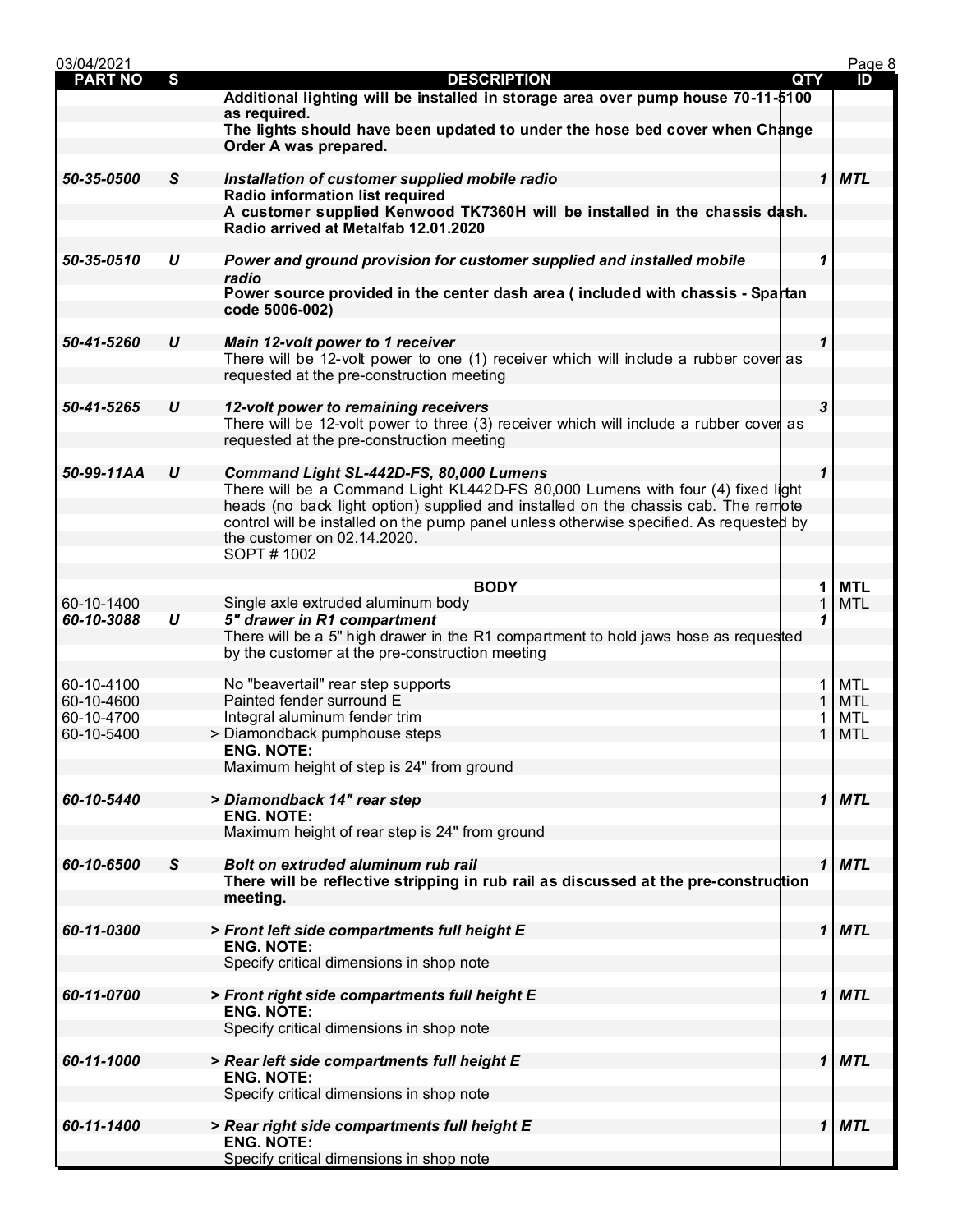| 03/04/2021     |              |                                                                                                    |                         | Page 9     |
|----------------|--------------|----------------------------------------------------------------------------------------------------|-------------------------|------------|
| <b>PART NO</b> | S            | <b>DESCRIPTION</b>                                                                                 | QTY                     | ID         |
| 60-11-2000     |              | > High side compartment (over 18") each                                                            | 3                       | MTL        |
|                |              | <b>ENG. NOTE:</b>                                                                                  |                         |            |
|                |              | Specify critical dimensions in shop note                                                           |                         |            |
|                |              | Specify type of door<br>Specify flip up or drop down                                               |                         |            |
|                |              | Specify which side of body                                                                         |                         |            |
|                |              |                                                                                                    |                         |            |
| 60-11-3200     |              | > Full Height Rear compartment                                                                     | $\mathbf{1}$            | <b>MTL</b> |
|                |              | <b>ENG. NOTE:</b>                                                                                  |                         |            |
|                |              | Specify critical dimensions in shop note                                                           |                         |            |
|                |              |                                                                                                    |                         |            |
| 60-11-5500     |              | Rollup door - standard height                                                                      |                         | $3$ MTL    |
|                |              | Natural aluminum finish                                                                            |                         |            |
|                |              | Includes magnetic door switch, LED tube lights, rubber bumpers to prevent pinch                    |                         |            |
|                |              | point                                                                                              |                         |            |
|                |              |                                                                                                    |                         |            |
| 60-11-5520     |              | Rollup door - full height<br>Natural aluminum finish                                               | 5                       | <b>MTL</b> |
|                |              | Includes magnetic door switch, LED tube lights, rubber bumpers to prevent pinch                    |                         |            |
|                |              | point                                                                                              |                         |            |
|                |              |                                                                                                    |                         |            |
| 60-11-5655     | U            | Amdor pull straps - Flex - HD for L2, R2, and R3 doors                                             | $\boldsymbol{3}$        |            |
|                |              | <b>Ordered with doors</b>                                                                          |                         |            |
|                |              |                                                                                                    |                         |            |
| 60-11-5660     | U            | Amdor pull straps - Flex - HD for L1, L3, R1, R4 and B1 doors                                      | 5                       |            |
|                |              | <b>Ordered with doors</b>                                                                          |                         |            |
|                |              |                                                                                                    |                         |            |
| 60-31-4100     |              | Extruded aluminum handrails                                                                        | $\mathbf{1}$            | <b>MTL</b> |
|                |              | Minimum 2" clearance from handrail to any surface                                                  |                         |            |
|                |              |                                                                                                    |                         |            |
| 60-31-5000     |              | Zico access Ladder at rear of unit                                                                 | 1                       | <b>MTL</b> |
|                |              | Minimum 7" clearance between rung and any obstruction.                                             |                         |            |
|                |              | Switch required wired to indicator in cab when ladder is not stowed and park<br>brake is released. |                         |            |
|                |              |                                                                                                    |                         |            |
| 60-31-5500     | S            | Steps at rear of body (folding) with LED lights - RS only                                          | $\mathbf 1$             | <b>MTL</b> |
|                |              | Maximum height between steps is 18".                                                               |                         |            |
|                |              | Switched when park brake is set.                                                                   |                         |            |
|                |              |                                                                                                    |                         |            |
| 60-31-5600     |              | Steps and grab handles at front of body next to pump panel                                         | $\mathbf{1}$            | <b>MTL</b> |
|                |              | Maximum height between steps is 18"                                                                |                         |            |
|                |              |                                                                                                    |                         |            |
| 60-31-5800     | S            | Intermediate step over back compartment to access hose bed                                         | 1                       | <b>MTL</b> |
| 60-31-6500     | $\mathsf{s}$ | <b>Compartment matting - black plastic interlocking tile</b>                                       | 1                       | <b>MTL</b> |
| 60-31-7900     | U            | Vertical unistrut tracking in all compartments                                                     | 1                       |            |
| 60-31-8003     | U            | Double SCBA bottle holder (ea) rear fender mounted                                                 | 3                       |            |
|                |              | Door ajar switch required.                                                                         |                         |            |
|                |              | Retaining loops included.                                                                          |                         |            |
|                |              | Customer to specify make and model of Cylinder to be stored and type of valve.                     |                         |            |
|                |              | <b>Make - Scott</b><br>Model - AP75                                                                |                         |            |
|                |              | Overall length - 22" x 5.5" wide                                                                   |                         |            |
|                |              | Dimensions provided by customer after pre-construction and see picture in                          |                         |            |
|                |              | F:Data/Jacques/Current Project/Elkford/Pictures                                                    |                         |            |
|                |              |                                                                                                    |                         |            |
| 60-31-8210     | S            | > Sliding vertical tool board - open / close latch                                                 | $\overline{\mathbf{4}}$ | <b>MTL</b> |
|                |              | <b>ENG. NOTE:</b>                                                                                  |                         |            |
|                |              | Specify location                                                                                   |                         |            |
|                |              |                                                                                                    |                         |            |
|                |              | The tool boards will be adjustable from side to side and will all be installed in the $R4$         |                         |            |
|                |              | compartment as requested by the fire department at the pre-construction meeting.                   |                         |            |
|                |              |                                                                                                    |                         |            |
| 60-31-8700     | S            | > Sliding tray (ea) - 400 pound capacity lock in/out - adjustable on height                        | 4                       | <b>MTL</b> |
|                |              | <b>ENG. NOTE:</b>                                                                                  |                         |            |
|                |              | Specify location                                                                                   |                         |            |
|                |              |                                                                                                    |                         |            |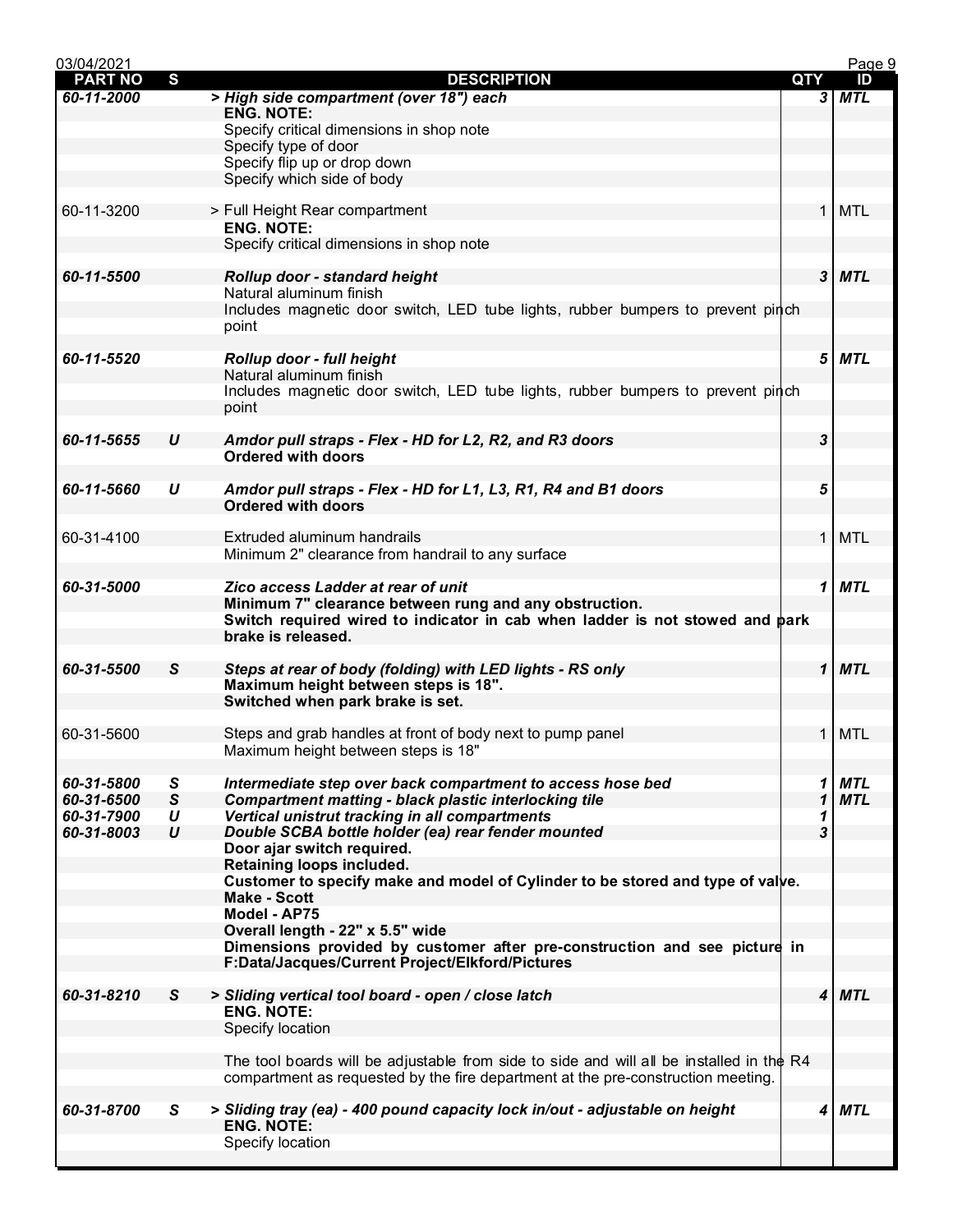| 03/04/2021               |              |                                                                                                                                                               |            |        | Page 10    |
|--------------------------|--------------|---------------------------------------------------------------------------------------------------------------------------------------------------------------|------------|--------|------------|
| <b>PART NO</b>           | S            | <b>DESCRIPTION</b>                                                                                                                                            | <b>QTY</b> |        | ID         |
|                          |              | Reflective stripe is applied on the exposed edge for visibility when the compartment                                                                          |            |        |            |
|                          |              | door is open                                                                                                                                                  |            |        |            |
|                          |              | 1. L1 - adjustable on height                                                                                                                                  |            |        |            |
|                          |              | 2. L3 - adjustable on height                                                                                                                                  |            |        |            |
|                          |              | 3. R1 - adjustable on height                                                                                                                                  |            |        |            |
|                          |              | 4. B1 - adjustable on height                                                                                                                                  |            |        |            |
|                          |              | As discussed at the pre-construction meeting                                                                                                                  |            |        |            |
|                          |              |                                                                                                                                                               |            |        |            |
| 60-31-8800               | S.           | > Sliding tray (ea) - 600 pound capacity                                                                                                                      |            | 4      | <b>MTL</b> |
|                          |              | <b>ENG. NOTE:</b>                                                                                                                                             |            |        |            |
|                          |              | Specify location                                                                                                                                              |            |        |            |
|                          |              |                                                                                                                                                               |            |        |            |
|                          |              | ***Hardware requires 3-1/2" of compartment height                                                                                                             |            |        |            |
|                          |              | Reflective stripe is applied on the exposed edge for visibility when the compartment                                                                          |            |        |            |
|                          |              | door is open                                                                                                                                                  |            |        |            |
|                          |              | 1. L1 - on floor                                                                                                                                              |            |        |            |
|                          |              | 2. L3 - on floor                                                                                                                                              |            |        |            |
|                          |              | 3. R1 - on floor                                                                                                                                              |            |        |            |
|                          |              | 4. B1 - on floor                                                                                                                                              |            |        |            |
|                          |              | As discussed at the pre-construction meeting                                                                                                                  |            |        |            |
|                          |              |                                                                                                                                                               |            |        |            |
| 60-31-9000               | S.           | > Tip down tray - 30 degree, 250 pound capacity                                                                                                               |            | 4      | <b>MTL</b> |
|                          |              | <b>ENG. NOTE:</b>                                                                                                                                             |            |        |            |
|                          |              | Specify location                                                                                                                                              |            |        |            |
|                          |              |                                                                                                                                                               |            |        |            |
|                          |              | Reflective stripe is applied on the exposed edge for visibility when the compartment                                                                          |            |        |            |
|                          |              | door is open                                                                                                                                                  |            |        |            |
|                          |              | 1. L1 - top of compartment                                                                                                                                    |            |        |            |
|                          |              | 2. L2                                                                                                                                                         |            |        |            |
|                          |              | 3. L3 - top of compartment                                                                                                                                    |            |        |            |
|                          |              | 4. R1 - top of compartment                                                                                                                                    |            |        |            |
|                          |              | As discussed at the pre-construction meeting                                                                                                                  |            |        |            |
|                          |              |                                                                                                                                                               |            |        |            |
| 60-32-3560               |              | Three adjustable hose divider (each)                                                                                                                          |            | 1      | <b>MTL</b> |
|                          |              | Hand hold required in end                                                                                                                                     |            |        |            |
|                          |              |                                                                                                                                                               |            |        |            |
| 60-32-7500               | S.           | Hose bed - aluminum                                                                                                                                           |            | 1      | MTL        |
|                          |              | There will be storage for Stokes basket in front right side corner of the hose bed.                                                                           |            |        |            |
|                          |              | Details listed in 60-99-05AA as provided by customer after the pre-construction                                                                               |            |        |            |
|                          |              | meeting.                                                                                                                                                      |            |        |            |
|                          |              |                                                                                                                                                               |            |        |            |
| 60-33-0000               |              | <b>Paint exterior - Imron Elite</b>                                                                                                                           |            |        | $1$ MTL    |
|                          |              | *** Paint code and colour - single color red to match red on cab                                                                                              |            |        |            |
| 60-33-0200               |              | Undercoat vehicle with KROWN rust protection                                                                                                                  |            | 1      | <b>MTL</b> |
|                          |              |                                                                                                                                                               |            | 1      | <b>MTL</b> |
| 60-33-0600<br>60-33-1000 |              | <b>Chassis wheels not painted</b><br>Paint pump and plumbing job colour                                                                                       |            |        | <b>MTL</b> |
| 60-33-1600               | $\mathsf{s}$ |                                                                                                                                                               |            | 1<br>1 | <b>MTL</b> |
|                          |              | Special paint compartment interior - gray zolatone                                                                                                            |            |        |            |
|                          |              | The chassis compartments will be Zolatone as per pre-construction meeting                                                                                     |            |        |            |
|                          |              | discussion and the trays, shelves and pull out tool boards will remain natural<br>The trim around the pump panel inside the chassis cab will be Zolatoned the |            |        |            |
|                          |              |                                                                                                                                                               |            |        |            |
|                          |              | same color as the compartment. As confirmed by Chief Corey Kortmeyer by<br>e-mail on 12.17.2020                                                               |            |        |            |
|                          |              |                                                                                                                                                               |            |        |            |
| 60-33-2300               | S            | <b>Lettering - special graphics</b>                                                                                                                           |            | 1      | <b>MTL</b> |
|                          |              | *** Vinyl letters, Fire Department to provide details on location and text.                                                                                   |            |        |            |
|                          |              | The lettering will include:                                                                                                                                   |            |        |            |
|                          |              | - #1341 on roof in big red reflective letters sized to fill the area                                                                                          |            |        |            |
|                          |              | - Door decal to be "Elkford" in arc with "Fire Dept" and "Engine 1" in straight rows                                                                          |            |        |            |
|                          |              | below. See pictures in F:/Data/Jacques/Current Project/Elkford/Pictures                                                                                       |            |        |            |
|                          |              | <b>Canadian Flags</b>                                                                                                                                         |            |        |            |
|                          |              | As requested by customer at the pre-construction meeting                                                                                                      |            |        |            |
|                          |              |                                                                                                                                                               |            |        |            |
| 60-33-3000               |              | <b>Reflective stripe - 4" white</b>                                                                                                                           |            |        | $1$ MTL    |
|                          |              | 50% of perimeter each side.                                                                                                                                   |            |        |            |
|                          |              | <b>3M Scotchlite material</b>                                                                                                                                 |            |        |            |
|                          |              |                                                                                                                                                               |            |        |            |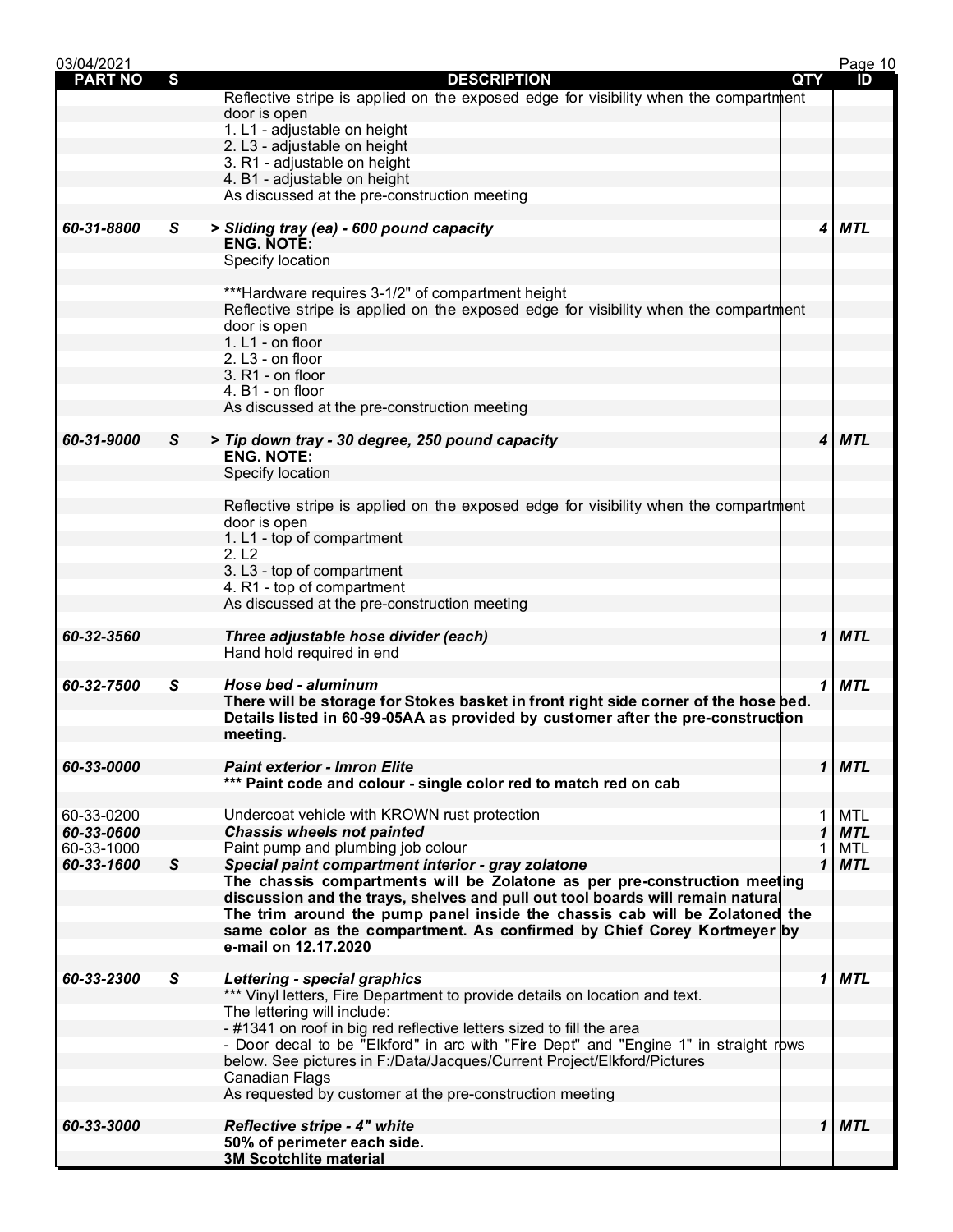| 03/04/2021     |                     |                                                                                                                                                                                                                               |     | Page 11                               |  |
|----------------|---------------------|-------------------------------------------------------------------------------------------------------------------------------------------------------------------------------------------------------------------------------|-----|---------------------------------------|--|
| <b>PART NO</b> | $\mathbf{s}$        | <b>DESCRIPTION</b>                                                                                                                                                                                                            | QTY | ID                                    |  |
| 60-33-31AA     | $\overline{\bm{U}}$ | <b>Upper 4" white reflective stripe</b><br>There will be an upper 4" white reflective stripe that will run above and parallel to the                                                                                          |     | 1                                     |  |
|                |                     | standard reflective stripe 60-33-3000. As requested by the department and shown on<br>the approval print.                                                                                                                     |     |                                       |  |
| 60-33-3320     | U                   | Reflective stripe - red and fluo lime chevron at rear                                                                                                                                                                         |     | $\mathbf 1$                           |  |
|                |                     | The rear of the body shall be covered with chevron material; Securitrim<br>Reflexite 18704 V-92 Daybright Red and 18835 V-97 Daybright Fluo Lime grade                                                                        |     |                                       |  |
|                |                     | reflective.<br>Minimum 50% of rear vertical surface shall be covered                                                                                                                                                          |     |                                       |  |
|                |                     | Metalfab to send sample so department can approve. They want to match their<br>Fort Gary unit - see picture in F:/Data/Jacques/Current<br>last<br>Project/Elkford/Picture                                                     |     |                                       |  |
| 60-33-33AA     | U                   | Reflective strip - red and fluo lime chevron on front bumper -                                                                                                                                                                |     | 1                                     |  |
|                |                     | The front bumper (the entire flat portion of the bumper including the sides) shall<br>be covered with chevron material; Securitrim Reflexite 18704 V-92 Daybright<br>Red and 18835 V-97 Daybright Fluo Lime grade reflective. |     |                                       |  |
|                |                     | As discussed at the pre-construction meeting                                                                                                                                                                                  |     |                                       |  |
| 60-33-4600     | S.                  | End tarps for speedlays (black)                                                                                                                                                                                               |     | <b>MTL</b><br>1                       |  |
|                |                     | Small tarps with Velcro straps to enclose each end are provided, black in color.<br>The top connection will be a sturdy clip - 1/4 turn snaps will not be acceptable as<br>discussed at the pre-construction meeting          |     |                                       |  |
|                |                     |                                                                                                                                                                                                                               |     |                                       |  |
| 60-33-5000     | S                   | Aluminum cover over hose bed with end tarps - black                                                                                                                                                                           |     | 1<br><b>MTL</b>                       |  |
|                |                     | There will be deck plate hose bed covers with gas strut supplied and installed                                                                                                                                                |     |                                       |  |
| 60-40-5500     | S.                  | Suction hose tube (each) with door<br>***Enclosed type***                                                                                                                                                                     |     | $\mathbf{2}$<br><b>MTL</b>            |  |
|                |                     | Upper outer corners at rear of body.<br>Smooth plate doors with lift and turn latch, painted, then covered with Chevron                                                                                                       |     |                                       |  |
|                |                     | material.<br>Door ajar switch required.                                                                                                                                                                                       |     |                                       |  |
|                |                     | To house Customers 4" x 10' suction hoses.                                                                                                                                                                                    |     |                                       |  |
|                |                     | <b>Customer to provide;</b><br>OA length of hoses - end of coupling to end of coupling - 122"                                                                                                                                 |     |                                       |  |
|                |                     | Dimension of widest part of coupling (i.e. distance across long handles on swivel<br>end of coupling) - 6"-1/8"                                                                                                               |     |                                       |  |
|                |                     | Dimensions supplied by customer after the pre-construction meeting                                                                                                                                                            |     |                                       |  |
| 60-41-1015     |                     | Pike Pole tube in suction hose tube<br>For storage of Customer 10' and 6' pike poles.                                                                                                                                         |     | $\overline{\mathbf{2}}$<br><b>MTL</b> |  |
|                |                     | Tubes are 2" inside diameter.<br>Customer to advise if their pike poles will not fit in this size tube.                                                                                                                       |     |                                       |  |
|                |                     |                                                                                                                                                                                                                               |     |                                       |  |
| 60-41-9500     | S.                  | > Zico Horizontal Ladder Access system<br><b>ENG. NOTE:</b>                                                                                                                                                                   |     | 1<br>MTL                              |  |
|                |                     | Specify mounting location desired.<br>If ladder(s) are customer supplied, specify overall length and width, width between                                                                                                     |     |                                       |  |
|                |                     | side rails, rung spacing; also specify ladder brand and model                                                                                                                                                                 |     |                                       |  |
|                |                     | <b>Right side</b>                                                                                                                                                                                                             |     |                                       |  |
|                |                     | Include HLAS-OS optional stop<br>To be wired so only operable when park brake is engaged.                                                                                                                                     |     |                                       |  |
|                |                     | Flashing lights and reflective tape required at front and rear to indicate any<br>areas that protrude beyond the body.                                                                                                        |     |                                       |  |
|                |                     | For Metalfab supplied 35' 3-section ladder (80-14-2500), 14' roof ladder<br>(80-14-5500) and 10' Attic ladder (80-14-8500). As requested by the customer at                                                                   |     |                                       |  |
|                |                     | the pre-construction meeting.                                                                                                                                                                                                 |     |                                       |  |
| 60-41-9510     |                     | <b>ZICO HLAS switched at rear above tail light</b><br>Switch is located on same side as electric rack - right side                                                                                                            |     | 1<br><b>MTL</b>                       |  |
|                |                     |                                                                                                                                                                                                                               |     |                                       |  |
| 60-99-05AA     | U                   | Storage for basket stretcher and spine board<br>Preferred location to be the front right side of the hose bed as discussed at the                                                                                             |     | 1                                     |  |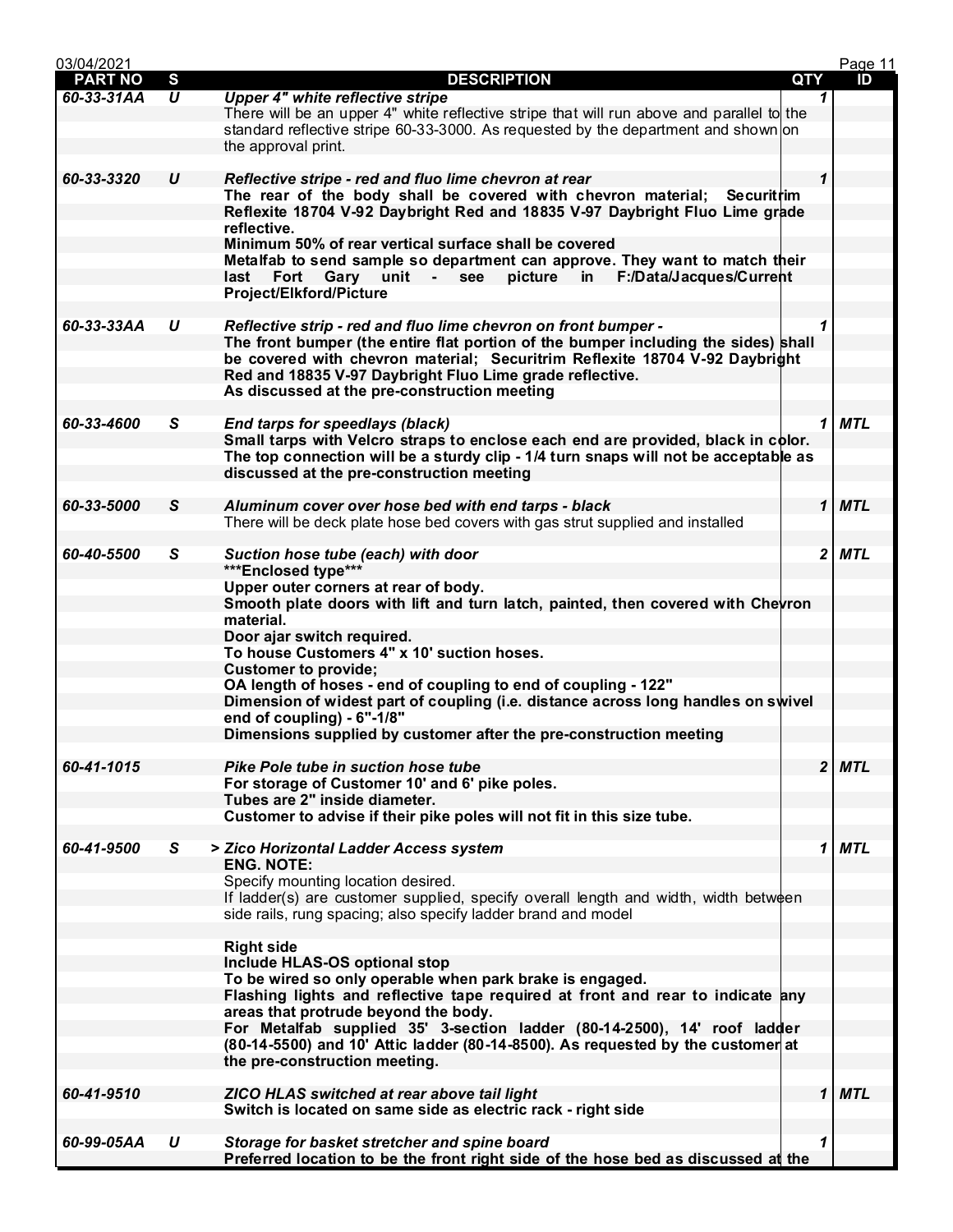| 03/04/2021     |                  |                                                                                           |                | Page 12    |
|----------------|------------------|-------------------------------------------------------------------------------------------|----------------|------------|
| <b>PART NO</b> | S                | <b>DESCRIPTION</b>                                                                        | QTY            | ID         |
|                |                  | <b>Pre-construction meeting:</b>                                                          |                |            |
|                |                  | <b>Customer to specify dimensions;</b>                                                    |                |            |
|                |                  | <b>Basket stretcher;</b>                                                                  |                |            |
|                |                  | Length - 86"                                                                              |                |            |
|                |                  | <b>Width - 24"</b>                                                                        |                |            |
|                |                  | Height - 8"                                                                               |                |            |
|                |                  | Spine board to be stored in stokes basket. As approved by the fire department at          |                |            |
|                |                  | the pre-construction meeting.                                                             |                |            |
|                |                  |                                                                                           |                |            |
|                |                  | <b>INSTRUMENTATION</b>                                                                    | 1              | MTL        |
| 70-11-0000     |                  | <b>Warning Label on Pump Operator's Panel</b>                                             | 1              | <b>MTL</b> |
| 70-11-1500     |                  | <b>Stainless steel instrument panels</b>                                                  | 1              | <b>MTL</b> |
|                |                  | No gauge or visual display can be higher than 84" above the operator's standing           |                |            |
|                |                  | position                                                                                  |                |            |
|                |                  | Midpoint of any control cannot be higher than 72" above the operator's standing           |                |            |
|                |                  | position                                                                                  |                |            |
|                |                  |                                                                                           |                |            |
| 70-11-2000     |                  | <b>Top mount instrument panel</b>                                                         | $\mathbf{1}$   | <b>MTL</b> |
|                |                  | No gauge or visual display can be higher than 84" above the operator's standing           |                |            |
|                |                  | position                                                                                  |                |            |
|                |                  | Midpoint of any control cannot be higher than 72" above the operator's standing           |                |            |
|                |                  | position                                                                                  |                |            |
|                |                  |                                                                                           |                |            |
| 70-11-2050     | U                | <b>Enclosed top mount design</b>                                                          | $\mathbf 1$    |            |
|                |                  | The trim around the pump panel inside the chassis cab will be Zolatoned the               |                |            |
|                |                  | same color as the compartment. As confirmed by Chief Corey Kortmeyer by                   |                |            |
|                |                  | e-mail on 12.17.2020                                                                      |                |            |
|                |                  |                                                                                           |                |            |
| 70-11-3200     | S                | <b>Colour coded tags - imperial units</b>                                                 | 1              | <b>MTL</b> |
| 70-11-3500     | S                | > Compartments in ends of walkway                                                         | $\overline{2}$ | <b>MTL</b> |
|                |                  | <b>ENG. NOTE:</b>                                                                         |                |            |
|                |                  | Flush mount doors with quarter turn "D" handle latches and tread plate overlays           |                |            |
|                |                  |                                                                                           |                |            |
|                |                  | Final dimensions will depend on space available when chassis is received and design       |                |            |
|                |                  | is complete. Department would like to store wheel chocks 80-19-0500 in this area          |                |            |
|                |                  |                                                                                           |                |            |
| 70-11-4500     |                  | Diamondback grip type panel hood step right side                                          | 1              | <b>MTL</b> |
| 70-11-4600     |                  | Diamondback grip type panel hood step left side                                           | 1              | <b>MTL</b> |
| 70-11-5100     | S                | Open storage at rear top of pump house                                                    | 1              | <b>MTL</b> |
|                |                  | As room permits and to be as large as possible as requested by the customer at            |                |            |
|                |                  | the pre-construction meeting                                                              |                |            |
|                |                  | LED lighting required - switched with park brake                                          |                |            |
|                |                  |                                                                                           |                |            |
| 70-11-5500     |                  |                                                                                           |                |            |
|                | S                | Right side tread plate pump access door                                                   |                | 1 MTL      |
|                |                  | No opening dimension less than 18"                                                        |                |            |
|                |                  |                                                                                           |                |            |
| 70-11-5600     |                  | Left side tread plate pump access door                                                    | 1              | <b>MTL</b> |
|                |                  | No opening dimension less than 18"                                                        |                |            |
|                |                  |                                                                                           |                |            |
| 70-11-5700     |                  | Transverse tread plate pump access door                                                   | $\mathbf 1$    | <b>MTL</b> |
|                |                  | ***On front of front end - accessible when cab is tilted forward---                       |                |            |
|                |                  |                                                                                           |                |            |
| 70-11-7500     |                  | <b>Heat pan-aluminum</b>                                                                  | 1              | <b>MTL</b> |
| 70-11-8000     |                  | <b>Heater in pump compartment</b>                                                         | 1              | <b>MTL</b> |
|                |                  | Switch located on transverse pump operators panel                                         |                |            |
|                |                  |                                                                                           |                |            |
| 70-20-1120     | U                | 4-1/2" compound gauge - dual face 0-400                                                   | 2              |            |
|                |                  | To be within 8" of each other - edge to edge                                              |                |            |
|                |                  |                                                                                           |                |            |
| 70-20-2171     | $\boldsymbol{U}$ | 2-1/2" pressure gauge - dual face 0-400                                                   | 11             |            |
|                |                  | See also 70-99-05AA                                                                       |                |            |
|                |                  |                                                                                           |                |            |
| 70-20-2500     | S                | <b>Primer control</b>                                                                     | 1              | <b>MTL</b> |
|                |                  | There will be a Trident Air primer supplied and installed at the unit as discussed at the |                |            |
|                |                  | pre-construction meeting.                                                                 |                |            |
|                |                  |                                                                                           |                |            |